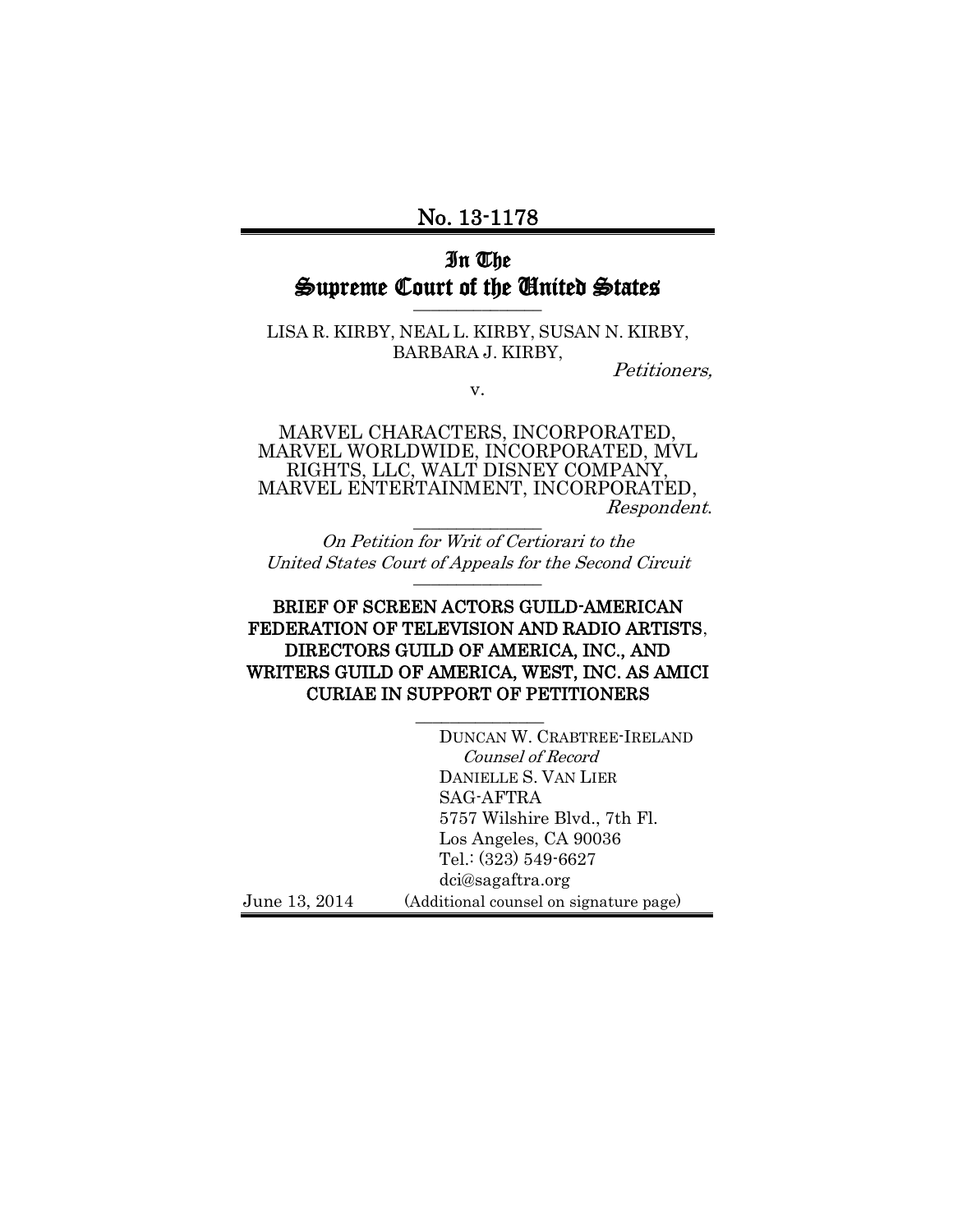# TABLE OF CONTENTS

| INTEREST OF THE AMICI CURIAE 1                                                                                               |
|------------------------------------------------------------------------------------------------------------------------------|
|                                                                                                                              |
|                                                                                                                              |
| For Over a Half-Century, Federal Courts<br>L.<br>Found Works Made for Hire Only within                                       |
| A. The Copyright Office's Studies Illustrated<br>that Works-Made-for-Hire Were a<br><b>Product of Traditional Employment</b> |
| B. Evolution of the Instance and Expense Test. 12                                                                            |
| Implied Assignment Cases 14<br>i.                                                                                            |
| Commissioned Works become Works-<br>ii.                                                                                      |
|                                                                                                                              |
| II. The Common Law "Instance and Expense"<br>Test Has Real and Significant Effects Beyond                                    |
| A. The Test Poses a Nearly Insurmountable<br>Hurdle for Creators and Their Heirs  18                                         |
| B. Application of the Instance-and-Expense<br>Test Creates a Windfall for Purchasers 20                                      |
| III. Review is Necessary to Clarify the State of<br>the Law to Avoid Unnecessary Litigation  22                              |
|                                                                                                                              |
|                                                                                                                              |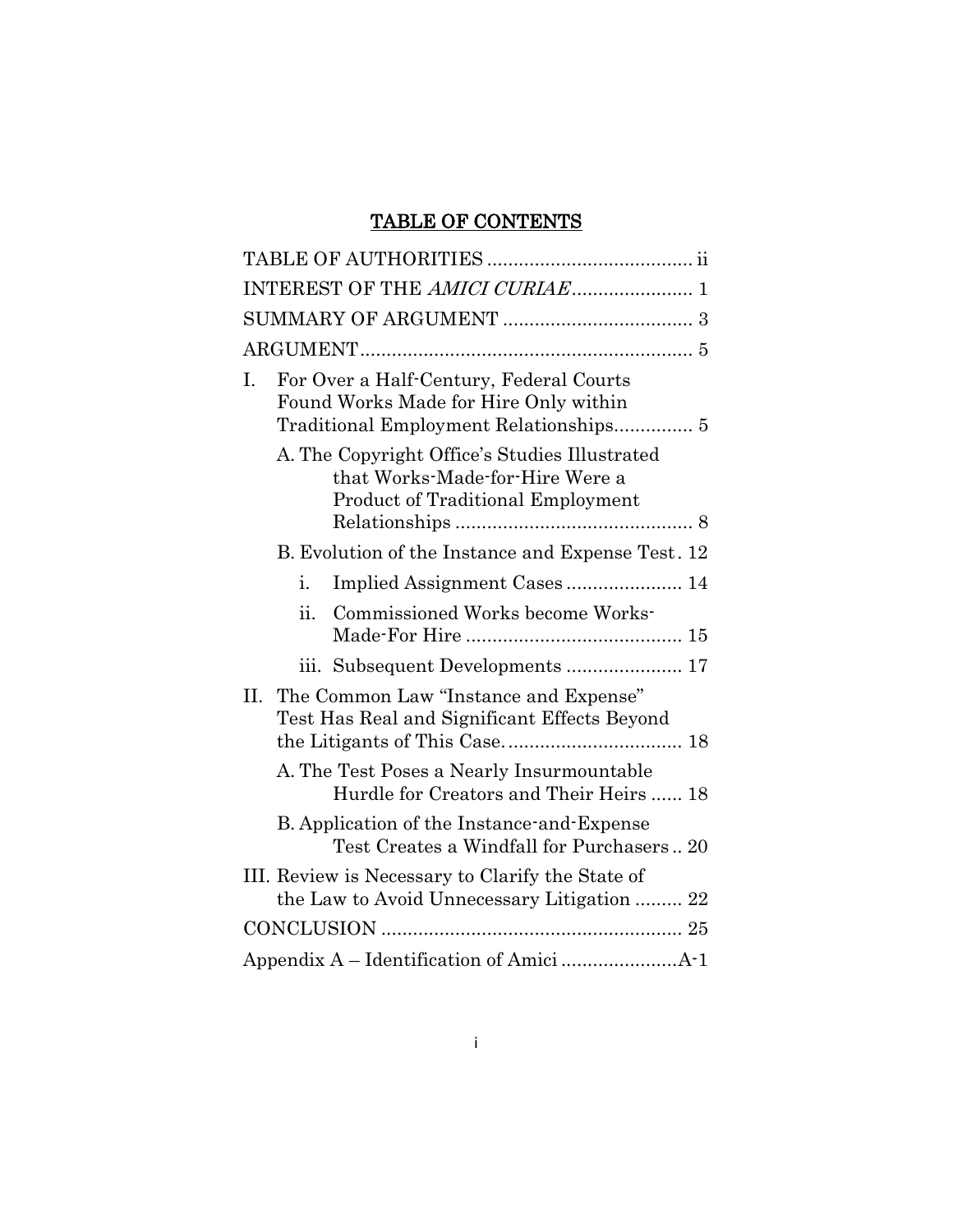# TABLE OF AUTHORITIES

# <span id="page-2-0"></span>Cases

| Brattleboro Publishing Co v. Winmill Publishing        |
|--------------------------------------------------------|
| Corp., 369 F.2d 565 (2d. Cir. 1966) 3, 4, 15, 16       |
| Community for Creative Non-Violence v. Reid,           |
|                                                        |
| Easter Seal Society for Crippled Children and          |
| Adults of Louisiana, Inc. v. Playboy                   |
| <i>Enterprises</i> , 815 F.2d 323, 325 (5th Cir.       |
|                                                        |
| Estate of Hogarth v. Edgar Rice Burroughs, Inc.,       |
| 342 F.3d 149, 158 (2d Cir. 2003)  14, 15, 16, 18       |
| Lin-Brook Builders Hardware v. Gertler, 352            |
|                                                        |
| Martha Graham Sch. & Dance Found., Inc. v.             |
| Martha Graham Ctr. of Contemporary                     |
| Dance, Inc., 380 F.3d 624, 635 (2d Cir. N.Y.           |
|                                                        |
| Marvel Characters, Inc. v. Kirby, 726 F.3d 119         |
|                                                        |
| Mills Music, Inc. v. Snyder, 469 U.S. 153 (1985)  7, 8 |
| Picture Music, Inc. v. Bourne, Inc., 457 F.2d          |
|                                                        |
| Playboy Enters. v. Dumas, 53 F.3d 549, 554 (2d)        |
|                                                        |
| Shapiro, Bernstein & Co. v. Jerry Vogel Music          |
| Co., 221 F.2d 569 (2d. Cir. 1955)3, 7, 15              |
| Stewart v. Abend, 495 U.S. 207, 220 (U.S. 1990)  19    |
| Yardley v. Houghton Mifflin Co., 108 F.2d 28 (2d       |
|                                                        |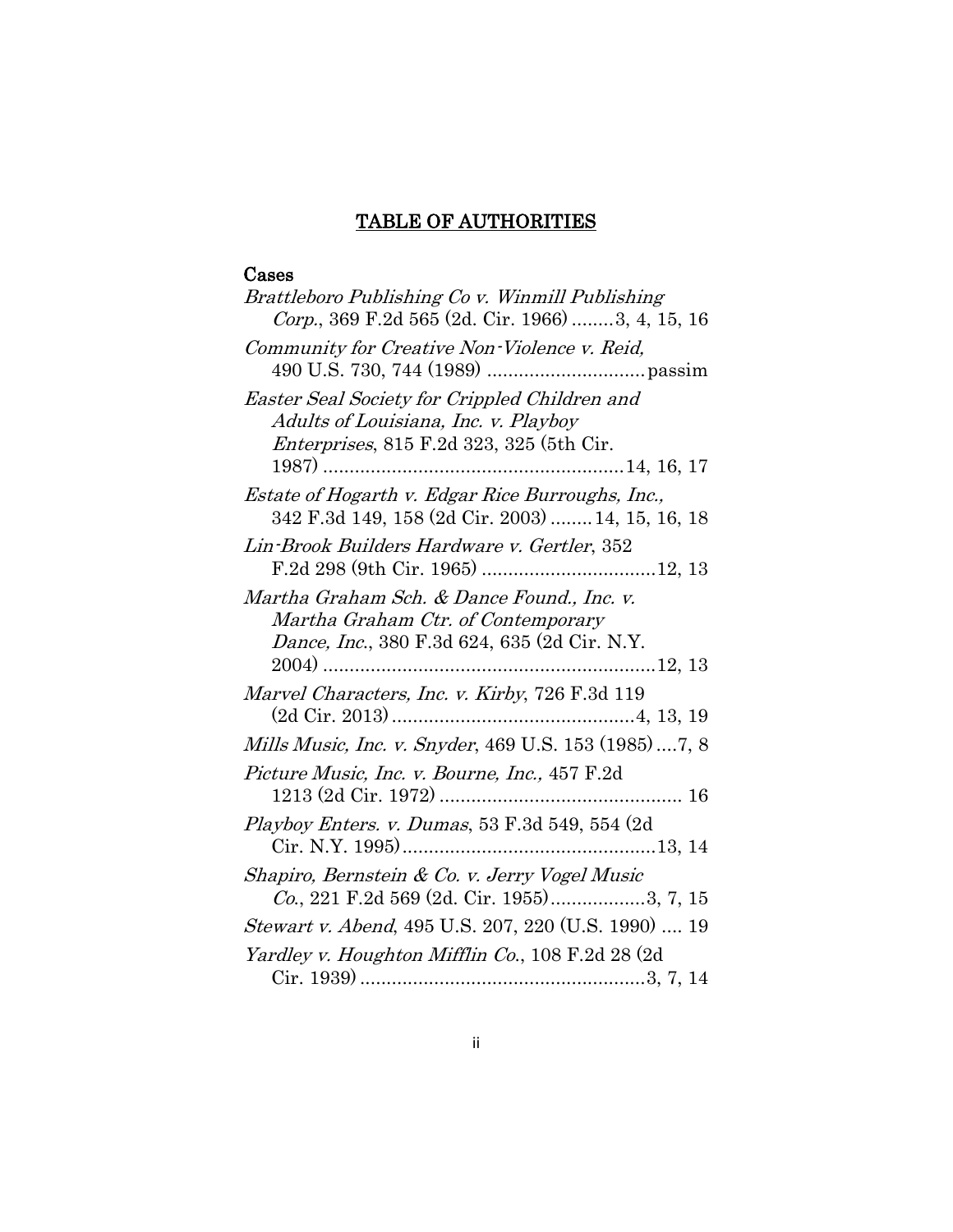# Statutes

| <b>Other Authorities</b>                                                                                                                                     |
|--------------------------------------------------------------------------------------------------------------------------------------------------------------|
| B. Varmer, <i>Works for Hire and On Commission</i> ,<br>Copyright Office Study No. 13, 86th Cong.,                                                           |
| Report of the Register of Copyrights on the<br>General Revision of the Copyright Law, 87th<br>Cong., 1st Sess. 1 (Comm. Print 1961)10, 11                    |
| Rolling Stone, 500 Greatest Albums of All Time,<br>available at<br>http://www.rollingstone.com/music/lists/500-<br>greatest-albums-of-all-time-20120531 21   |
| Rolling Stone, 500 Greatest Songs of All Time,<br>available at<br>http://www.rollingstone.com/music/lists/the-<br>500-greatest-songs-of-all-time-20110407 21 |
| Treatises<br>8 Melville B. Nimmer and David Nimmer,                                                                                                          |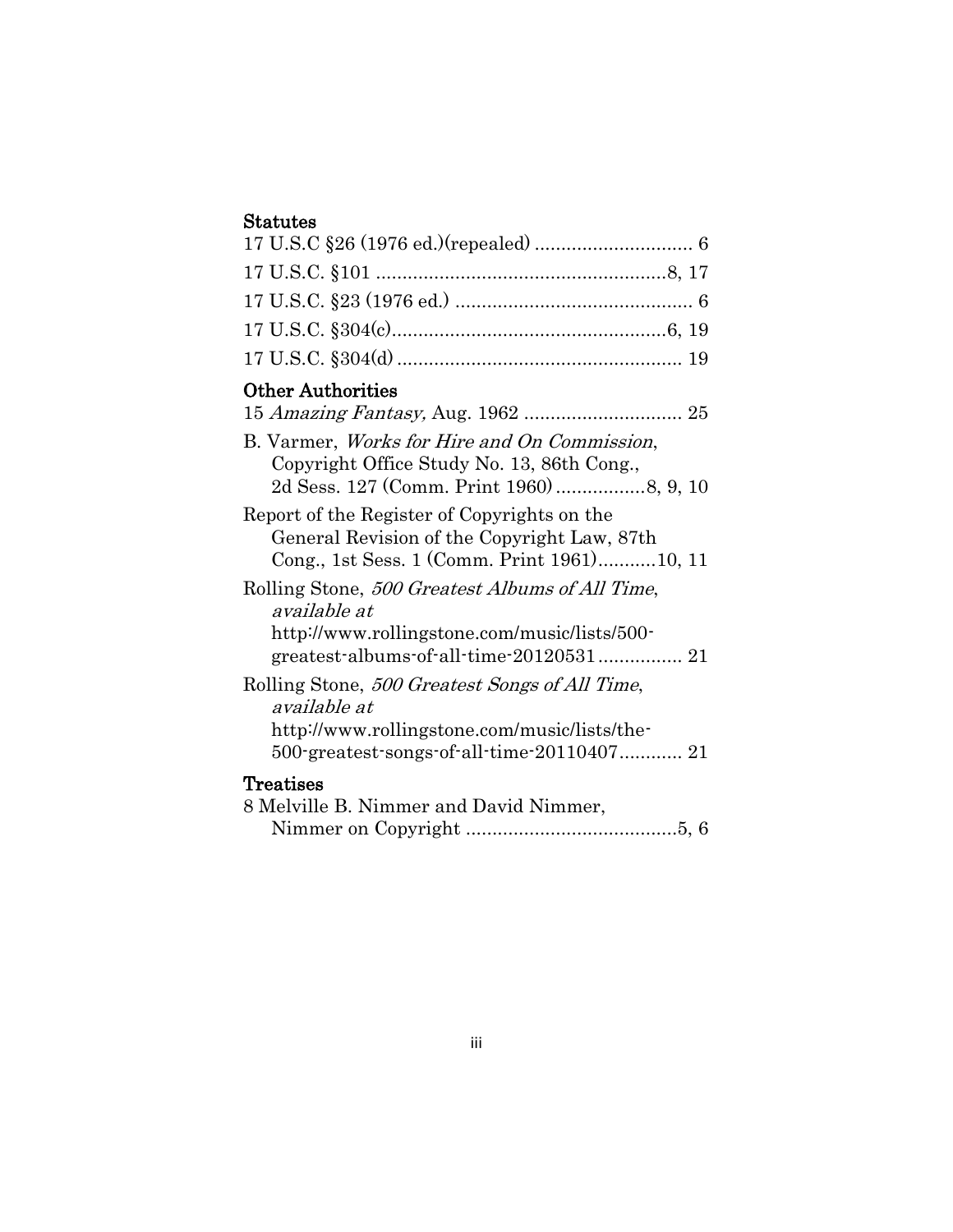#### INTEREST OF THE AMICI CURIAE<sup>1</sup>

<span id="page-4-0"></span>Amici (collectively, the "Guilds") are labor unions representing creative artists, including recording artists, actors, directors, writers and other media professionals in the music, motion picture, television, commercial and new media industries

The Guilds have collective bargaining agreements with all of the major motion picture and television production companies, television networks, and commercial producers. Similarly, SAG-AFTRA has collective bargaining agreements with all of the major record labels and many independent labels. These collective bargaining agreements govern the wages, hours, and working conditions of the Guilds' members.

Artists working under the Guilds' collective bargaining agreements are employees and, subject to certain exceptions and reservations of rights, their work is considered "made for hire." However, the Guilds' members often have varied talents and may work in non-covered areas where the copyright status of their work is less clearly defined. Additionally, many have worked as independent contractors in the past, whether before becoming a member of one of the

 $\overline{a}$ 

<sup>&</sup>lt;sup>1</sup> Pursuant to Rule 37.6, *Amici* state that no counsel for a party authored this brief in whole or in part, and no counsel or party made a monetary contribution intended to fund the preparation or submission of this brief. No person other than amici curiae, their members, or their counsel made a monetary contribution to its preparation or submission. The parties have consented to the filing of this brief.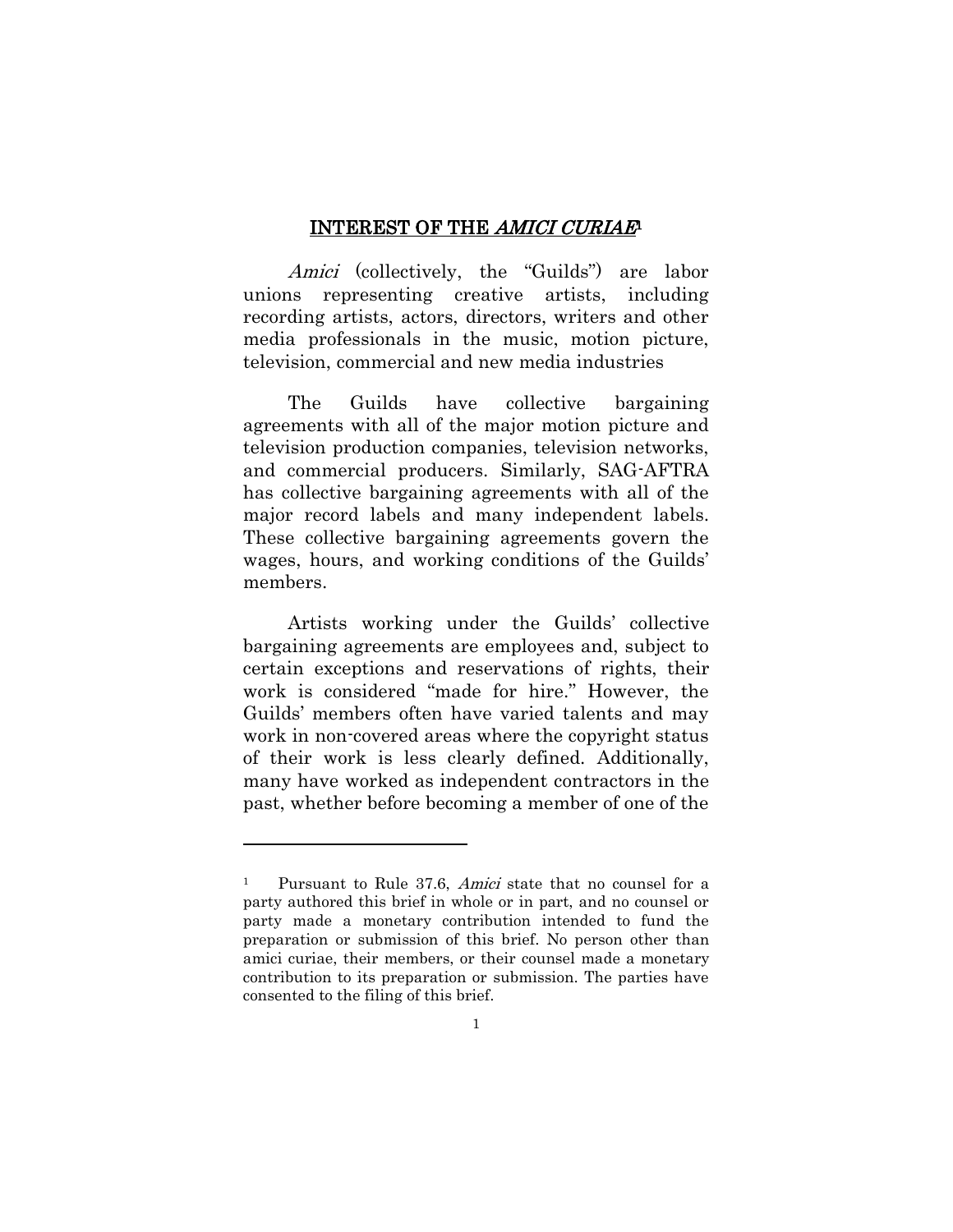Guilds or prior to one of the Guilds having jurisdiction over a particular area of work.

For example, SAG-AFTRA represents recording artists under its National Code of Fair Practice for Sound Recordings (the "Sound Recordings Code"), which has been in existence since the early 1950s. The Sound Recordings Code covers vocal performances but does not cover the artist's work writing, arranging or producing the song(s). Additionally, it did not cover songs or albums produced prior to the mid-1950s. Similarly, the Guilds' collective bargaining agreements would not cover certain works written by Guild members, such as fictional novels or autobiographies. Many WGA members, for example, have also pursued careers as writers in fields not within the WGA's jurisdiction e.g., as novelists, playwrights or journalists—both in and outside of traditional employment relationships.

The Second Circuit's holding in this case reaffirms a test that created an onerous, nearly insurmountable presumption that copyright ownership vests in a commissioning party as a work made for hire, rather than in the work's creator. In doing so, it jeopardizes the statutory termination rights that many Guild members may possess in works they created. Accordingly, the Guilds and their members have a significant interest in the outcome of this critically important case.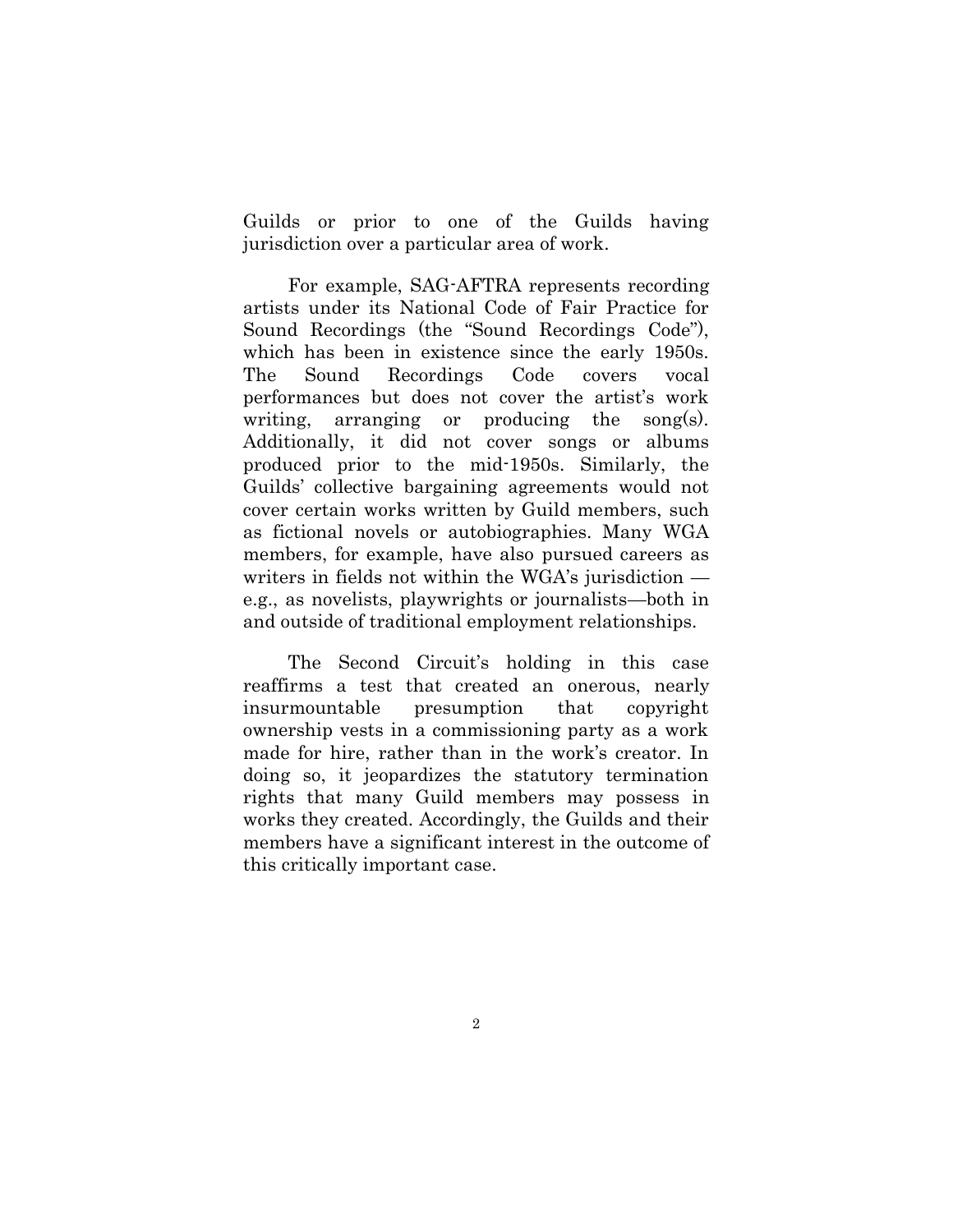#### SUMMARY OF ARGUMENT

<span id="page-6-0"></span>Prior to the late-1960s, federal courts applied the work-for-hire doctrine only to traditional employer-employee relationships. It was generally understood for the first half-century of the 1909 Copyright Act, that creators retained their authorship in commissioned works. The text of the 1909 Act and case law interpreting it supported that conclusion, with early cases imputing an initial assignment in commissioned works to the purchaser while renewal rights remained with the creator. See, Shapiro, Bernstein & Co. v. Jerry Vogel Music Co., 221 F.2d 569 (2d. Cir. 1955), modified on other grounds, 223 F.2d 252 (2d. Cir. 1955); Yardley v. Houghton Mifflin Co., 108 F.2d 28 (2d Cir. 1939).

In the late-1960s, a series of cases upended these understandings, equating commissioned works to those created within an employment relationship. Although the 1909 Act referenced works created for an "employer" in the context of a work made for hire, it was silent as to commissioned works.<sup>2</sup> The courts reasoned that there should be no practical difference between works created by employees and those created by independent contractors. See, Brattleboro Publishing Co v. Winmill Publishing Corp., 369 F.2d 565 (2d. Cir. 1966). Drawing from prior cases involving advertisements, the courts of appeal created the "instance-and-expense" test. This test provided that if the purchaser was the impetus for the work and has the ability to direct and control it,

 $\overline{a}$ 

<sup>2</sup> See Section I, infra.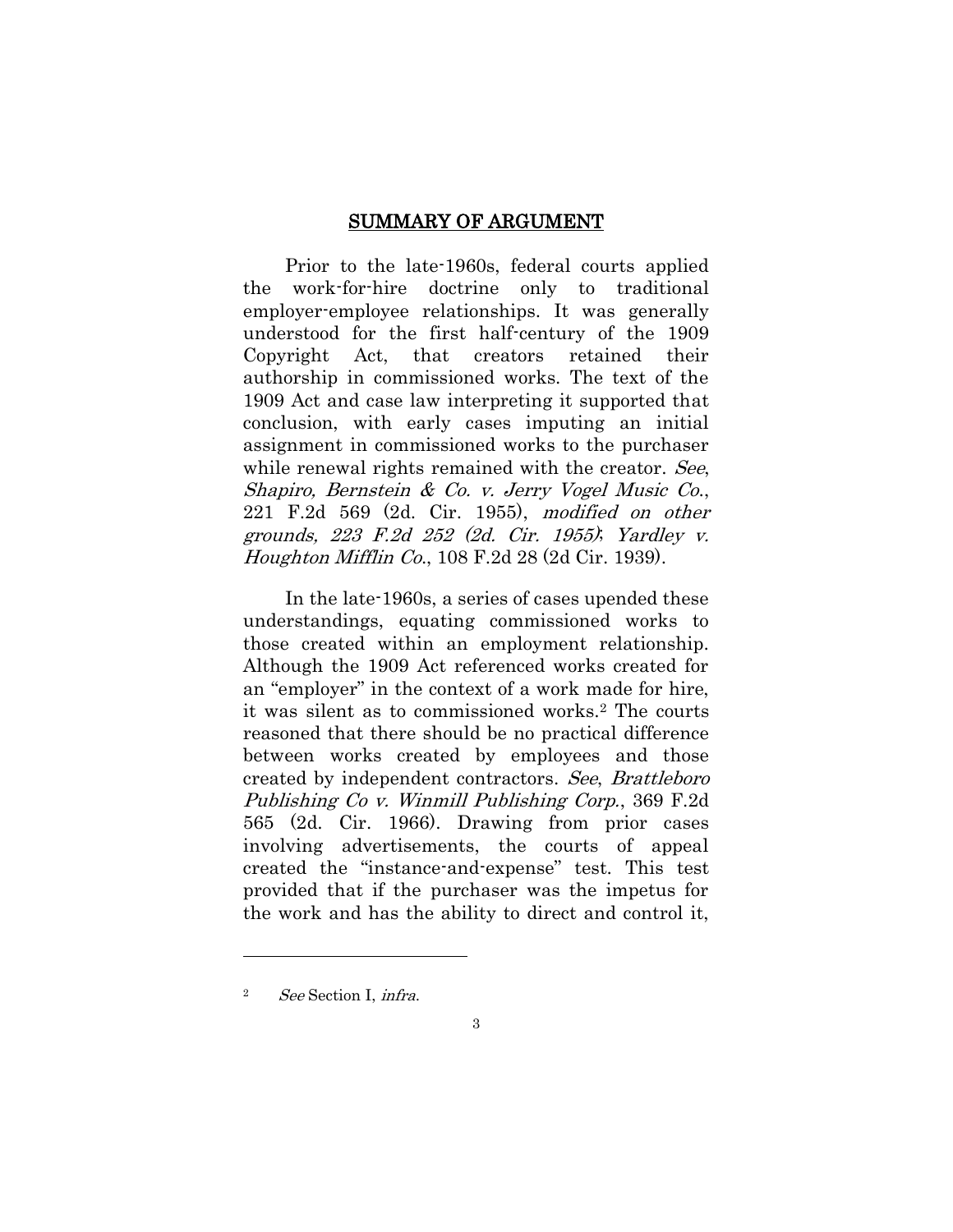and the purchaser has paid for it, then it is presumed a "work made for hire." Id. at 567.

To rebut the test's presumption, a creator must present contemporaneous evidence of the parties' contrary understandings. Marvel Characters, Inc. v. Kirby, 726 F.3d 119 (2d Cir. 2013). The widely-held understanding prior to the late-1960s was that commissioned works were assigned to the purchaser, with authorship vesting in the creator. As the jurisprudence supported this understanding, even competent legal counsel was unlikely to advise otherwise. Accordingly, the test has evolved into a nearly impossible hurdle for a creator to overcome, resulting in a windfall to purchasers at the expense of the creative community.

The instance-and-expense test rewrote the copyright law, retroactively wresting from creators their rights, including renewal and termination rights, in countless works. This is an injustice that creators and their heirs should not be made to shoulder.

The Second Circuit's holding in this case clearly illustrates the problems inherent in the interest-andexpense test. As many famous works approach their statutory renewal periods, the creators and their heirs will find that the statutory renewal or termination rights are not theirs to exercise. Even if they can afford the cost of litigation, they may find it impossible to overcome the barriers erected by the lower courts.

The Guilds therefore urge this Court to grant the Petition for a Writ of Certiorari.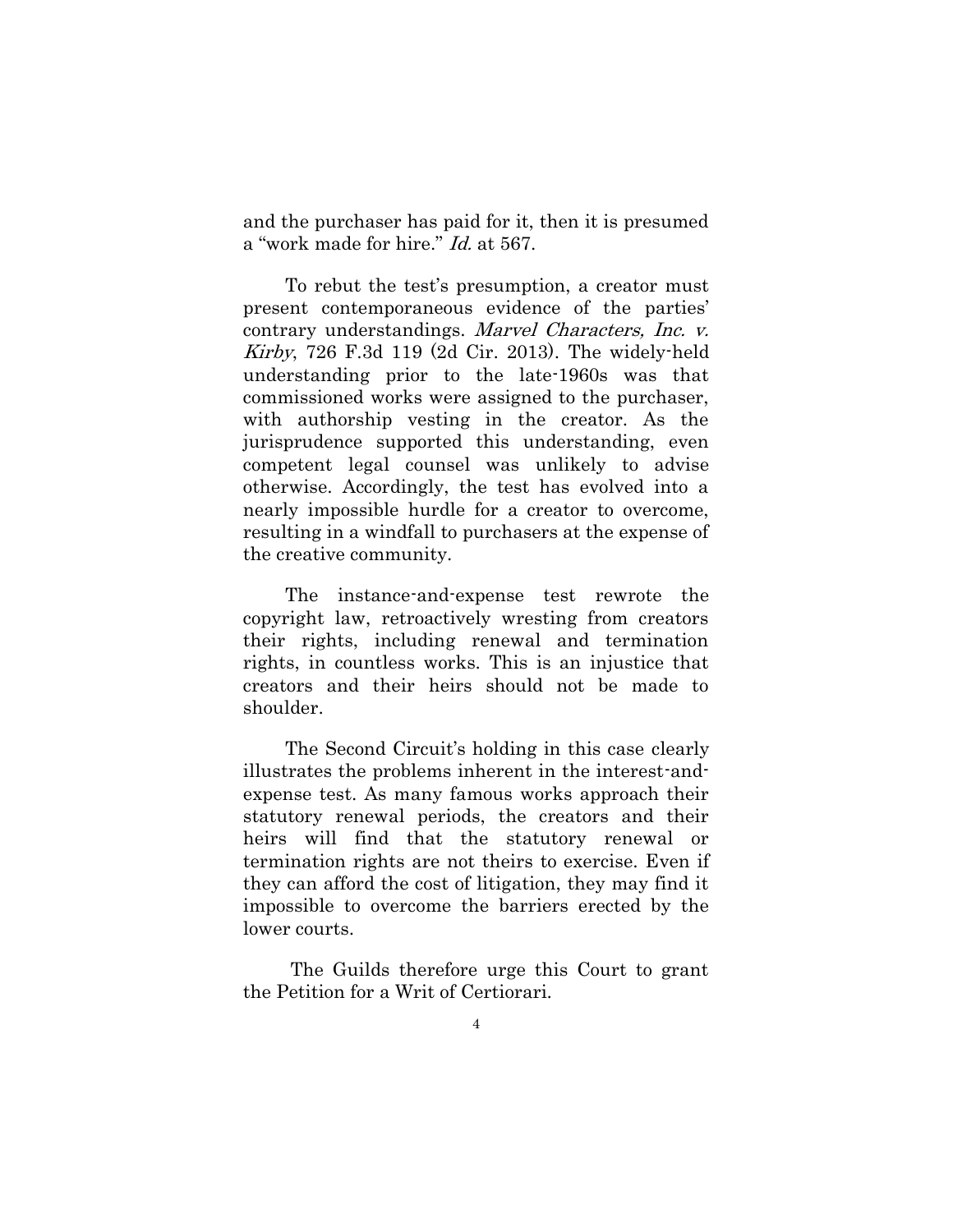#### ARGUMENT

# <span id="page-8-1"></span><span id="page-8-0"></span>I. For Over a Half-Century, Federal Courts Found Works Made for Hire Only within Traditional Employment Relationships

The premise that an independent contractor's work be treated as a "work made for hire," with the purchaser being deemed the author and owner at inception, originated with a series of judicial decisions in the late-1960s and early-1970s. For over a half-century, it was generally understood that, under the 1909 Copyright Act ("1909 Act"), only works created in the traditional employer-employee relationship fell within the limited statutory definition of "works made for hire." 17 U.S.C. §1 et seq. (1976) reprinted in 8 Melville B. Nimmer and David Nimmer, Nimmer on Copyright app. 6. ("Nimmer"). With limited exceptions, the copyright would vest in the creator. But a line of cases upset that long-held understanding, wresting authorship from creators and imputing it to the purchaser.

The only mentions of works "made for hire" in the 1909 Act referenced a traditional employeremployee relationship. In particular, Section 23 provided that

> in the case of … any work copyrighted by … an employer for whom such work is made for hire, the proprietor of such copyright shall be entitled to a renewal and extension of the copyright…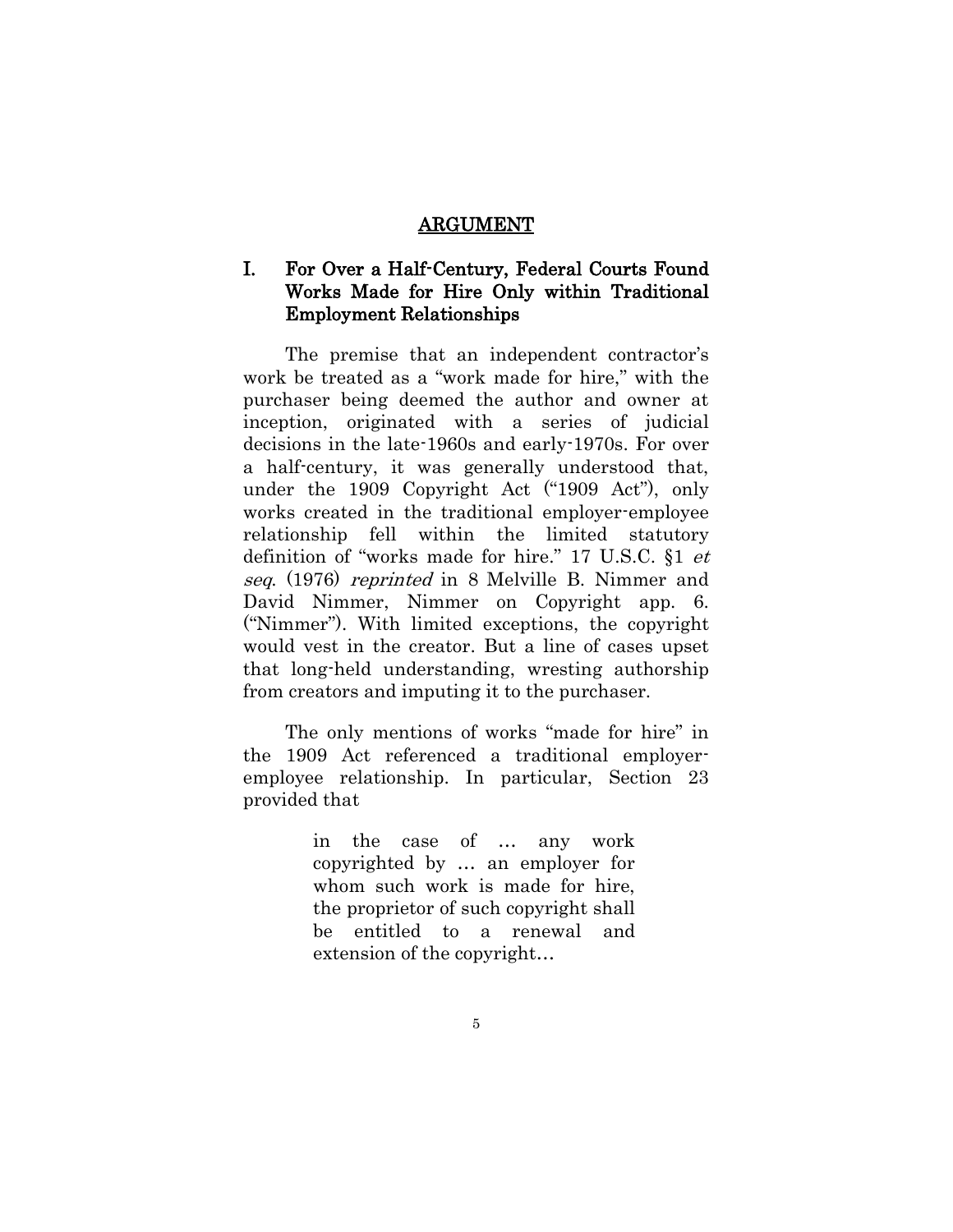17 U.S.C. §23 (1976 ed.) (reprinted in 8 Nimmer §24). Section 62 provides that "the word "author" shall include an employer in the case of works made for hire…" 17 U.S.C §26 (1976 ed.)(repealed) (reprinted in 8 Nimmer §26). There are no other appearances of the term "for hire" in the 1909 Act. Section 24 makes clear that, where a work is not created for hire, the renewal term vests in the author or certain enumerated heirs. 17 U.S.C. §23 (1976 ed.)(reprinted in 8 Nimmer §23) ("[I]n the case of any other copyrighted work… the author of such work, if still living, or the widow, widower, or children of the author… or … the author's executors, or… his next of kin shall be entitled to a renewal and extension of the copyright in such work...")

Whether the creator or purchaser is deemed the author of a commissioned work is a crucial distinction. Of particular import in this case is the impact of that distinction on statutory termination rights. The 1976 Act provides that "[i]n the case of any copyright subsisting in either its first or renewal term on January 1, 1978, *other than a copyright in a* work made for hire," the author or his heirs or executor may terminate most transfers, subject to statutory formalities. 17 U.S.C. §304(c).

Because the terms "employer" and "work made for hire" were not expressly defined in the 1909 Act, "the task of shaping these terms fell to the courts." Community for Creative Non-Violence v. Reid, 490 U.S. 730, 744 (1989) (" $CCNV$ ). Those cases lead to the conclusion that "the work for hire doctrine codified in [section] 62 referred only to works made by employees in the regular course of their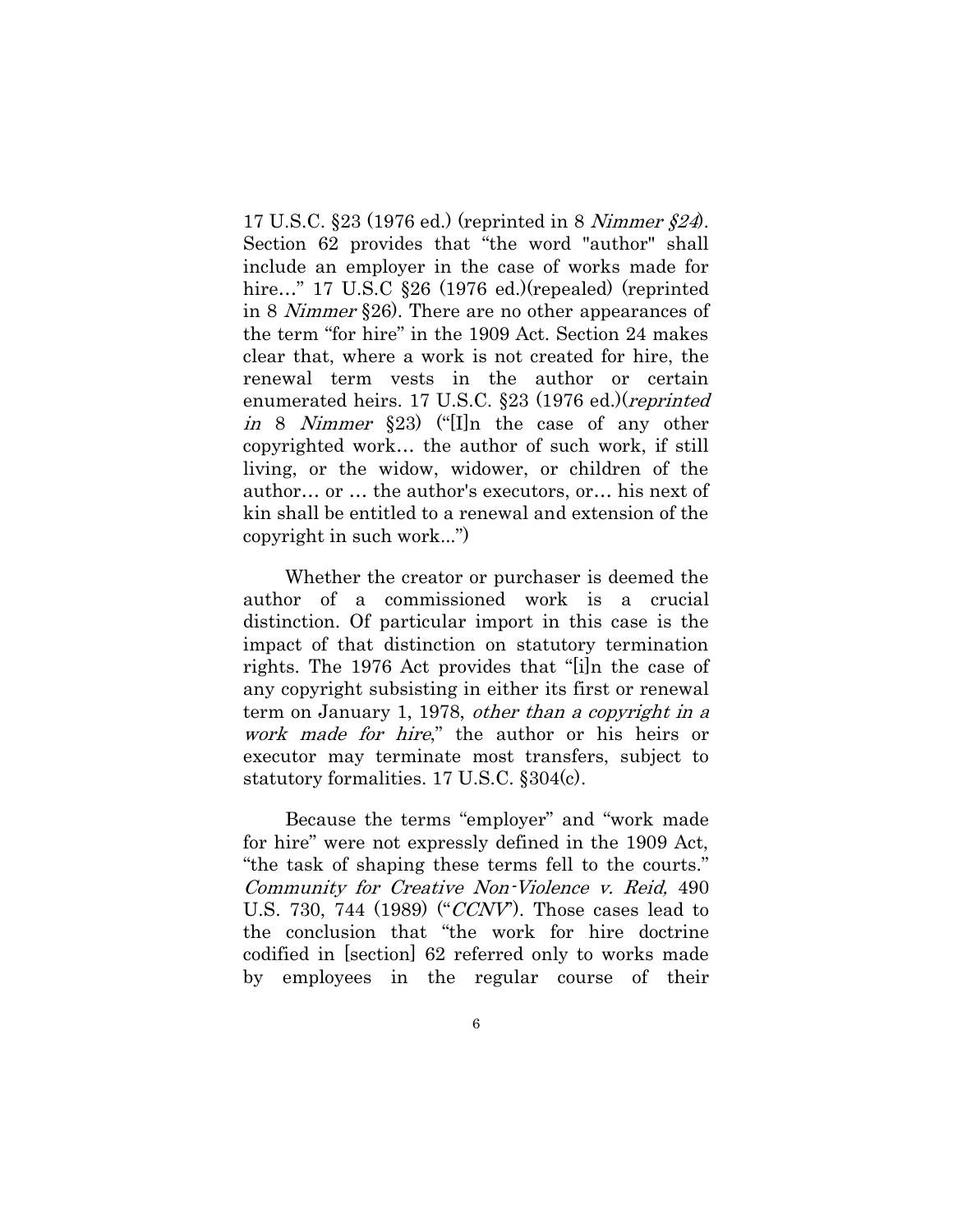employment." Id. By contrast, decisions addressing commissioned works, had occasionally imputed an assignment to the purchaser. Id. See also, Vogel Music, 221 F.2d. at 570 (holding that a songwriter "had an author's rights in his" work but the "original copyright passed" to the purchaser); Yardley, 108 F.2d at 31 (holding that "the right to copyright should be held to have passed with the painting"). It was not until the late-1960s that courts began equating commissioned works to those created by employees and treating them as works-made-for-hire.

Nearly a decade earlier, Congress had undertaken what would prove to be a nearly twodecade effort to revise and reform copyright law. See Mills Music, Inc. v. Snyder, 469 U.S. 153 (1985) ("The massive work necessary for the general revision of the copyright law began in 1955…"). That effort included meetings with interest groups, multiple draft revision bills, hearings, and a series of thirtyfour studies which became part of the legislative record. Id. at 159-61. "[T]he structure of the [1976 Act's] work for hire provisions was fully developed in 1965, and the text was agreed upon in essentially final form by 1966." CCNV, 490 U.S. at 749. The language reflected a "historic compromise," between the applicable interest groups, which was "submitted to Congress and the Copyright Office, incorporated into the 1965 revision bill, and ultimately enacted in the same form and nearly the same terms 11 years later, as § 101 of the 1976 Act." <sup>3</sup> CCNV, 490 U.S. at

 $\overline{a}$ 

<sup>3</sup> Under the 1976 Act, a "work made for hire" is "a work prepared by an employee within the scope of his or her employment" or "a work specially ordered or commissioned" in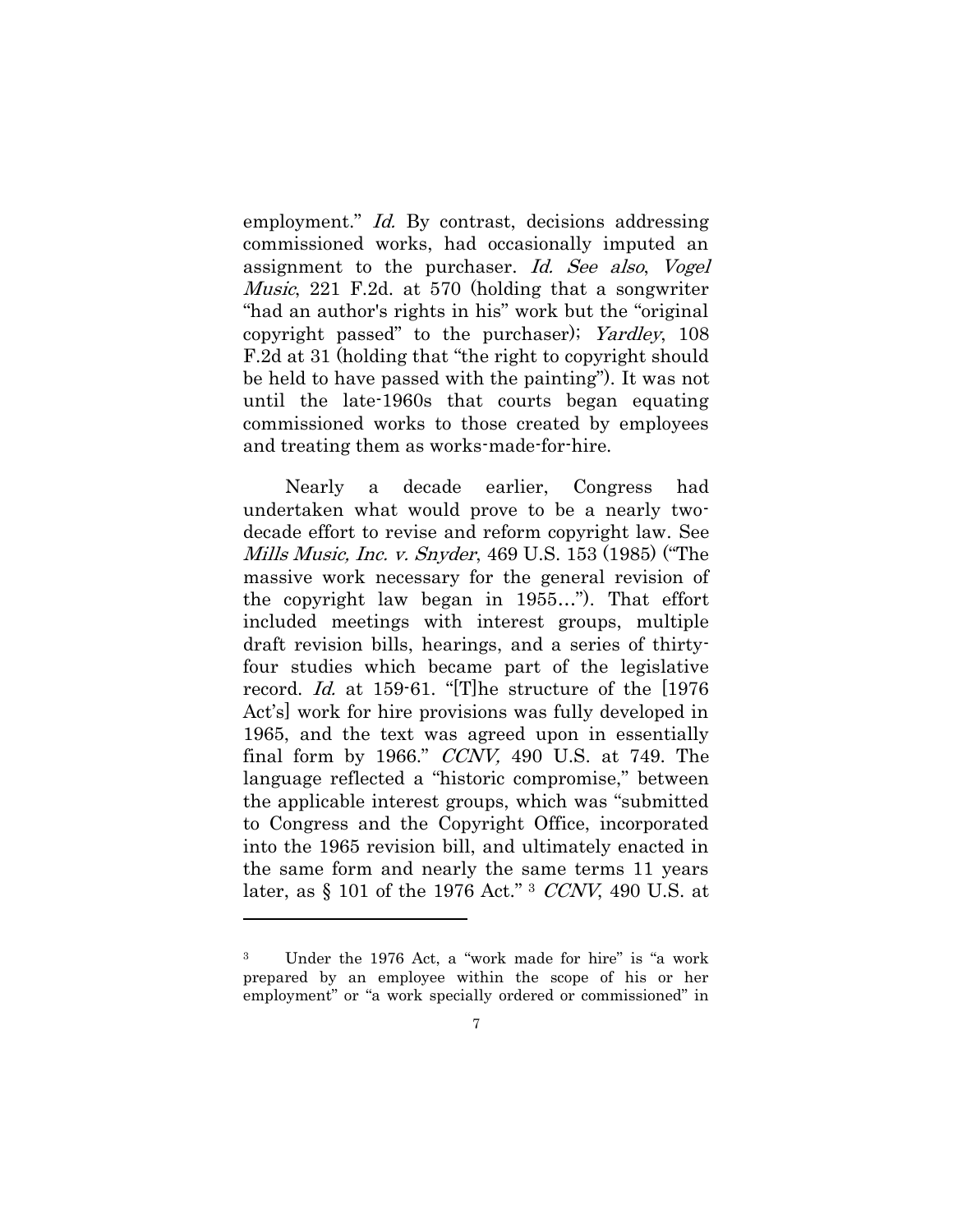746. Soon after this compromise was reached, a series of court decisions would fundamentally and retroactively altered the legal balance between creators and acquirers of creative works under the 1909 Act.

# <span id="page-11-0"></span>A. The Copyright Office's Studies Illustrated that Works-Made-for-Hire Were a Product of Traditional Employment Relationships

Congress commissioned a series of 34 studies in connection with its efforts to amend the copyright law. Mills Music, 469 U.S. at 159. A study by Borge Varmer examined the status of works-made-for-hire in the traditional employment relationship and works made pursuant to a commission. B. Varmer, *Works* for Hire and On Commission, Copyright Office Study No. 13, 86th Cong., 2d Sess. 127 (Comm. Print 1960) ("Varmer, *Works for Hire*"). The study examined who "should be considered the author or first copyright owner (1) of a work made by an employee in the course of his employment by another person, and (2) of a work made by one person under a commission at a fixed fee for another person." Varmer, Works for Hire at 127.

Varmer reviewed the legislative history of the 1909 Act, relevant court decisions, legislative proposals and corresponding foreign laws. Id. at 128. Based upon the case law, Varmer concluded that works-made-for-hire had been limited to those

 $\overline{a}$ 

one of nine expressly enumerated categories, "if the parties expressly agree in a written instrument signed by them that the work shall be considered a work made for hire." 17 U.S.C. §101.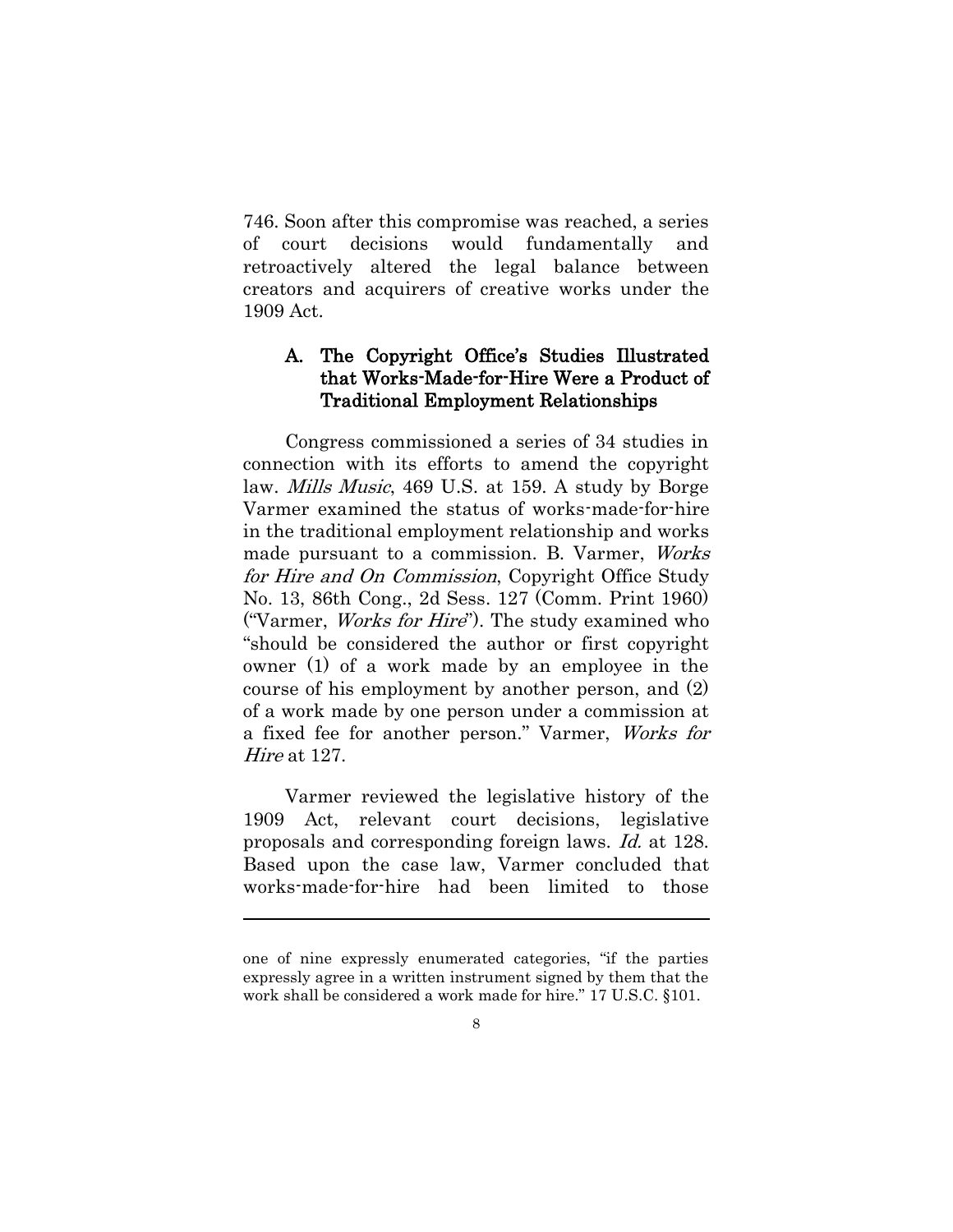situations involving a traditional employment relationship. In particular, according to the Varmer Study:

> [t]he statutory concept of employment for hire is based on the specific contractual relationship between employer and employee. The courts have not given a definition of that relationship which will cover all situations… but all the cases have involved salaried employees who received either a fixed salary or a minimum salary plus commission... Hence, it may be concluded that section 26 refers only to works made by salaried employees in the regular course of their employment.

Varmer, Works for Hire at 130, citing Shapiro, Bernstein & Co., v. Jerry Vogel Music Co., Inc., 115 F. Supp. 754 (S.D.N.Y 1953).

The study next turned to a discussion of works made on commission. Importantly, Varmer noted that the 1909 Act makes no reference to works made on commission. Varmer, Works for Hire. at 142. He further observed that the applicable cases had generally dealt with portrait or group photographs, with one case extending the concept to a work of art, and found no reported decisions involving other types of works. Id. at 130, 142. Varmer notes dictum stating that only the artist's "executor could legally have obtained a renewal." *Id.* at 130, fn. 7 (discussing Yardley, 108 F.2d 28). He posited that this implied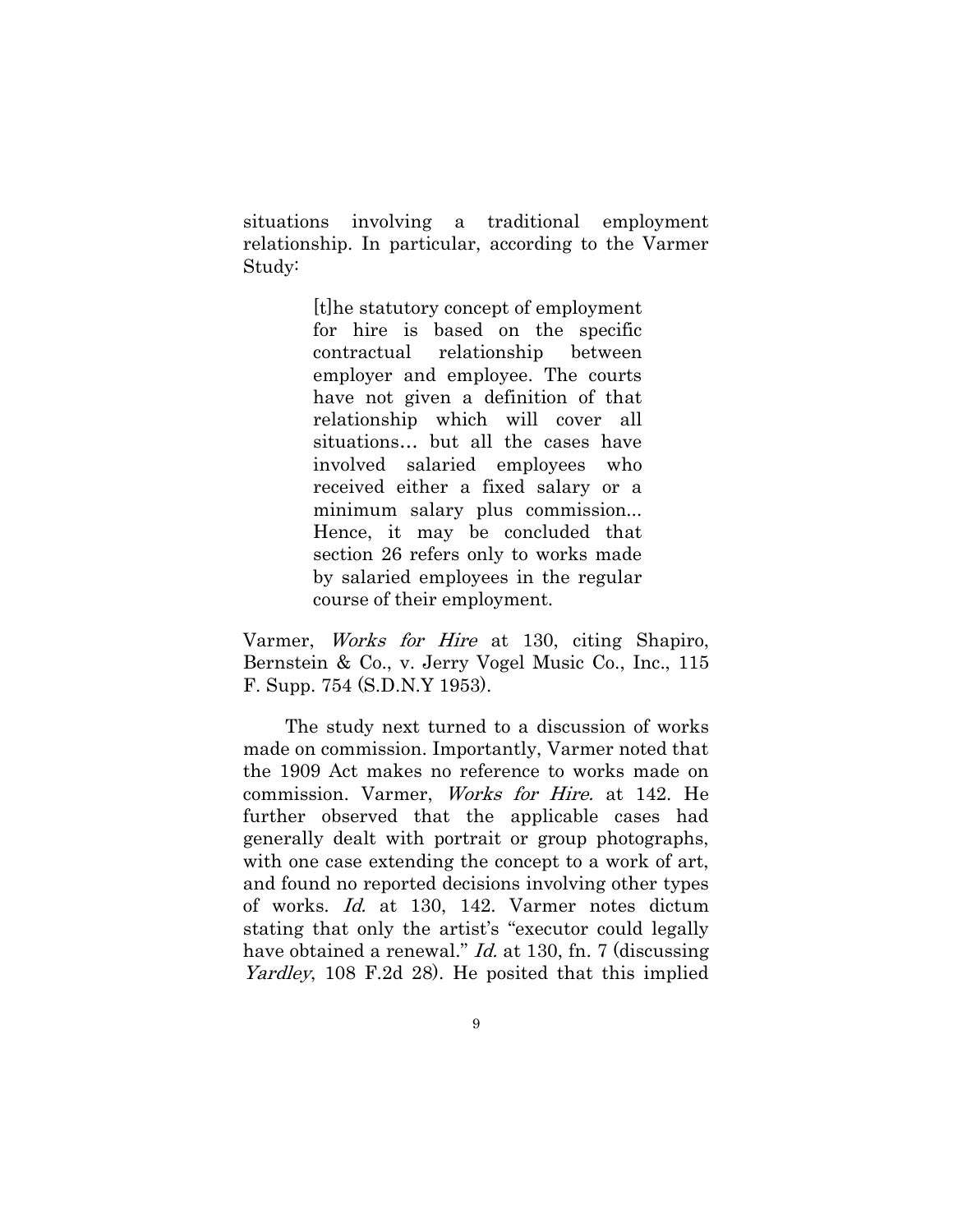the renewal right in commissioned works would revert to the creator. Id. This is consistent with the concept that commissioned works are assigned to the purchaser and not a work made for hire.

The copyright studies culminated in a 1961 report and recommendations submitted to Congress by the Register of Copyrights. Report of the Register of Copyrights on the General Revision of the Copyright Law, 87th Cong., 1st Sess. 1 (Comm. Print 1961). The Register noted that the phrase "works made for hire" had "been criticized as being inexact, because it might be thought to include works made on special commission." *Id.* at 86. He clarified that, "[t]he courts… have not generally regarded commissioned works as 'made for hire.'" Id. He further noted that prior revision bills had suggested defining worksmade-for-hire as those "'works created by an employee within the regular scope of his employment'" and expressed the Copyright Office's approval of that definition. Id. at 87.

The Register's report made several pertinent recommendations with respect to works-made-forhire and renewal rights. Most notably, the Register recommended that:

> The statute should provide that copyright may be secured by the author or his representatives, successors, or assigns, except that--(a) In the case of a work made for hire (defined as a work created for an employer by an employee within the regular scope of his employment), the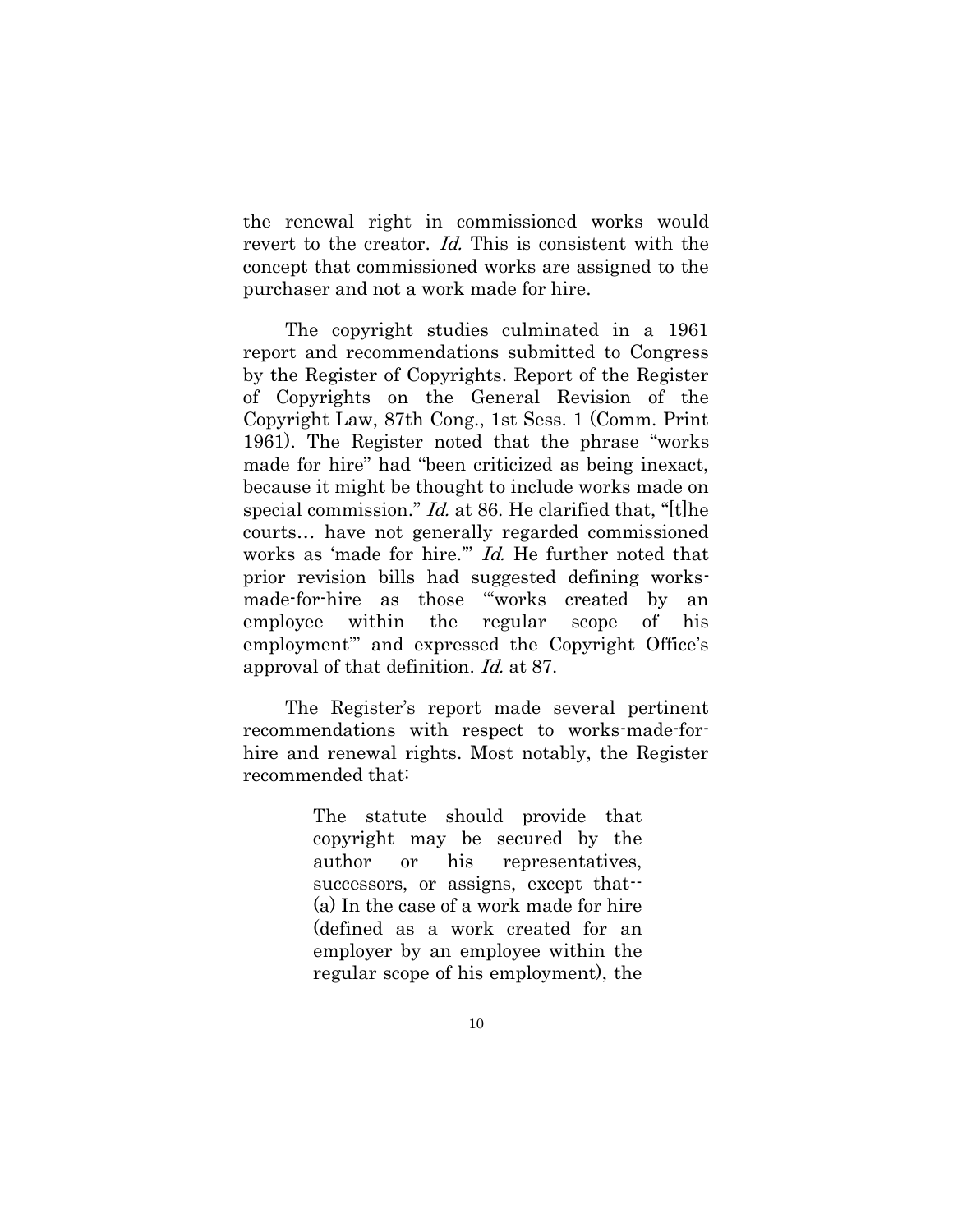employer should have the right to secure copyright. (b) In the case of a periodical, encyclopedia, or other composite work containing the contributions of a number of authors, the publisher should have the right to secure copyright… in the composite work as a whole…but the publisher should be deemed to hold in trust for the author all rights in the author's contribution, except the right to publish it in a similar composite work and any other rights expressly assigned.

Id. at 155. The Register made no specific recommendation with respect to commissioned works.

These reports make clear that through the early-1960s, when Jack Kirby created the works in question, the prevailing understanding and, indeed, the prevailing jurisprudence supported the Petitioner's interpretation. Prior to the lower courts' use of the "instance and expense" test to retroactively label works "for hire," years after their creation, only works created within the traditional employment relationship were considered works-made-for-hire. Commissioned works that vested in the purchaser did so through an assignment, leaving the creator with the renewal rights and/or termination rights under the 1976 Act.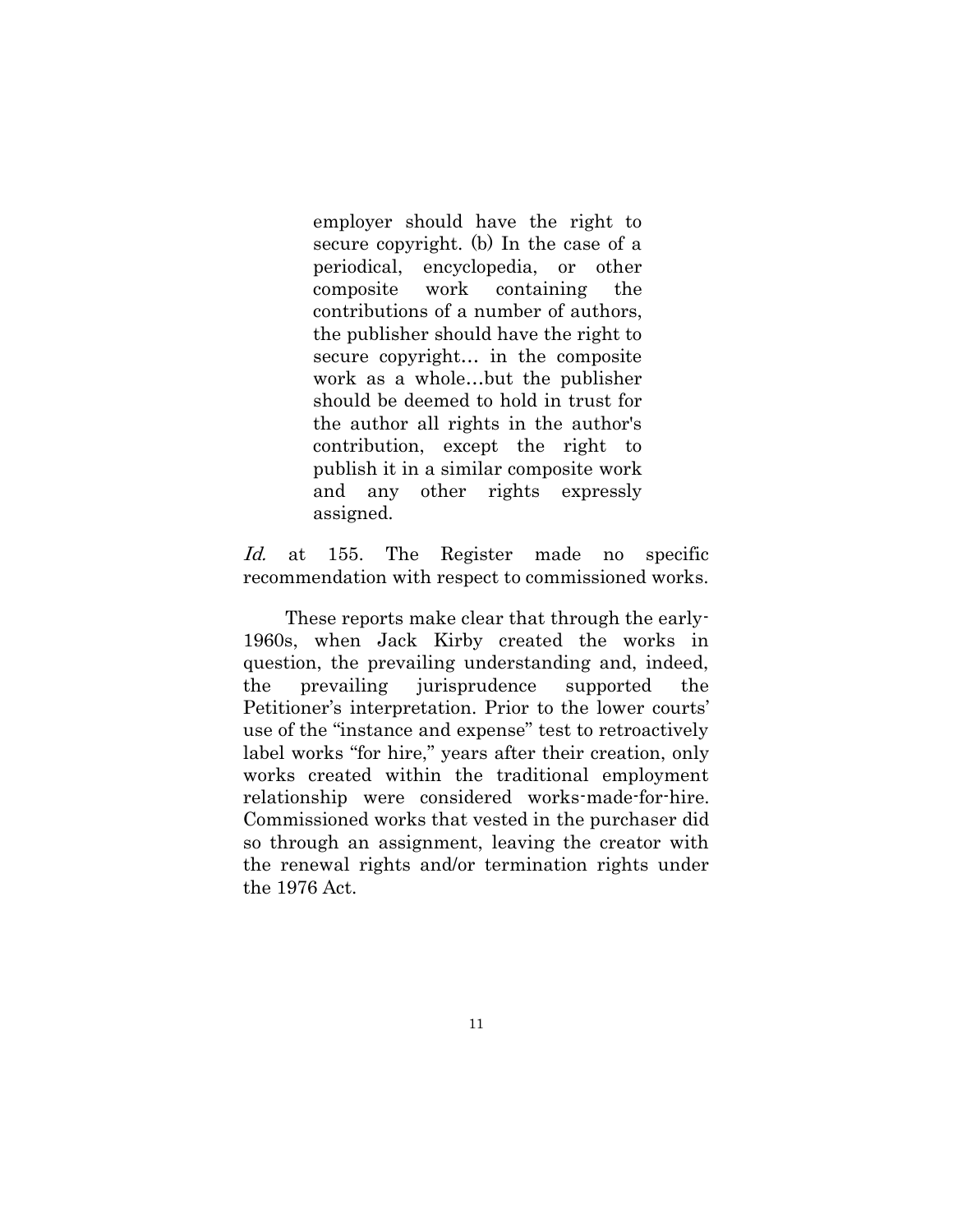#### B. Evolution of the Instance and Expense Test

<span id="page-15-0"></span>While Congress continued its comprehensive efforts to study and amend the copyright law, the lower courts began to chip away at creators' rights. The courts took cases that implied an assignment to a work's purchaser or publisher and gradually expanded that to equate commissioned works to works created by a traditional salaried employee. In doing so, the courts conjured a test – the "instanceand-expense test" – that upset the long-standing balance between a work's creator and its purchaser.

A Ninth Circuit case involving catalog artwork, Lin-Brook Builders Hardware v. Gertler, 352 F.2d 298 (9th Cir. 1965), marked the first appearance of the phrase "instance and expense" in a reported opinion. Martha Graham Sch. & Dance Found., Inc. v. Martha Graham Ctr. of Contemporary Dance, Inc., 380 F.3d 624, 635 (2d Cir. N.Y. 2004). Although the trial court had found that the independent contractor artist was the "copyright proprietor," the Ninth Circuit disagreed, holding that:

> when one person engages another, whether as employee or as an independent contractor, to produce a work of an artistic nature, that in the absence of an express contractual reservation of the copyright in the artist, the presumption arises that the mutual intent of the parties is that the title to the copyright shall be in the person at whose instance and expense the work is done.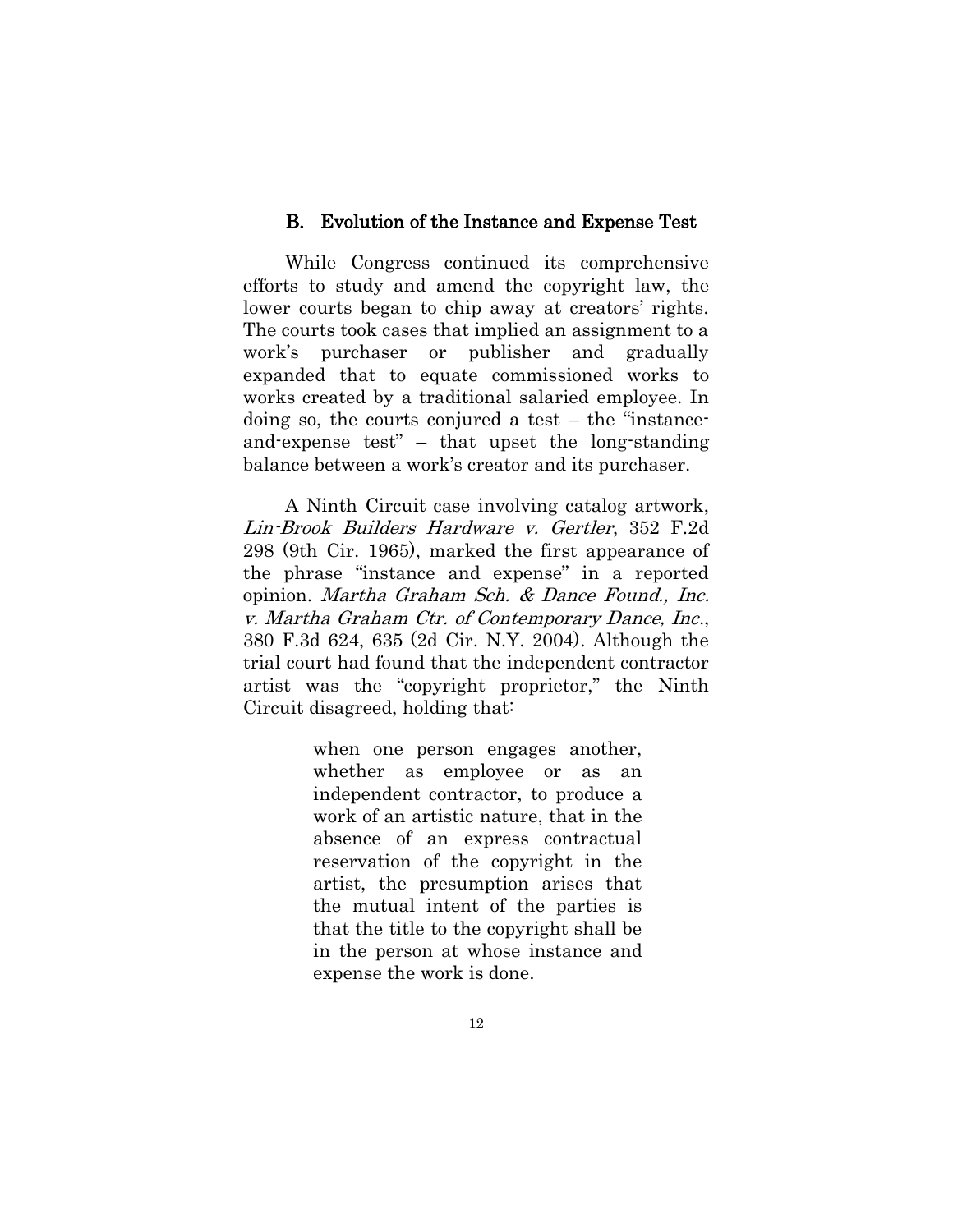#### Lin-Brook, 352 F.2d at 300.

The instance-and-expense test evolved from two distinct lines of case law – one addressing "courtmade work-for-hire jurisprudence" and the other addressing "rights in commissioned works created by independent contractors." Kirby, 726 F.3d at 137-38. The early cases only focused on whether the purchaser owned the copyrights through an implied assignment by the author. *Id.* at 138. For over a halfcentury, it was simply assumed that the creator was the author and original copyright owner of the work.

The instance-and-expense test provides that where "[a] work is made at the hiring party's 'instance and expense' when the employer induces the creation of the work and has the right to direct and supervise the manner in which the work is carried out." *Martha Graham*, 380 F.3d at 635. The test is easily satisfied. "Instance" simply means "the extent to which the hiring party provided the impetus for, participated in, or had the power to supervise the creation of the work," and may be satisfied even if the party does not exercise its right to direct or supervise the work. Kirby, 726 F.3d at 139. "Expense," for purposes of the test "refers to the resources the [purchaser] invests in the creation of the work." Id. This prong may be satisfied simply by payment to the creator, irrespective of whether, as here, the creator shouldered the entire expense of creating the work. Once the test is satisfied, the work is considered "for hire" and the purchaser is presumed the work's author. *Playboy Enters. v. Dumas*, 53 F.3d 549, 554 (2d Cir. N.Y. 1995). The presumption can be overcome "by evidence of a contrary agreement,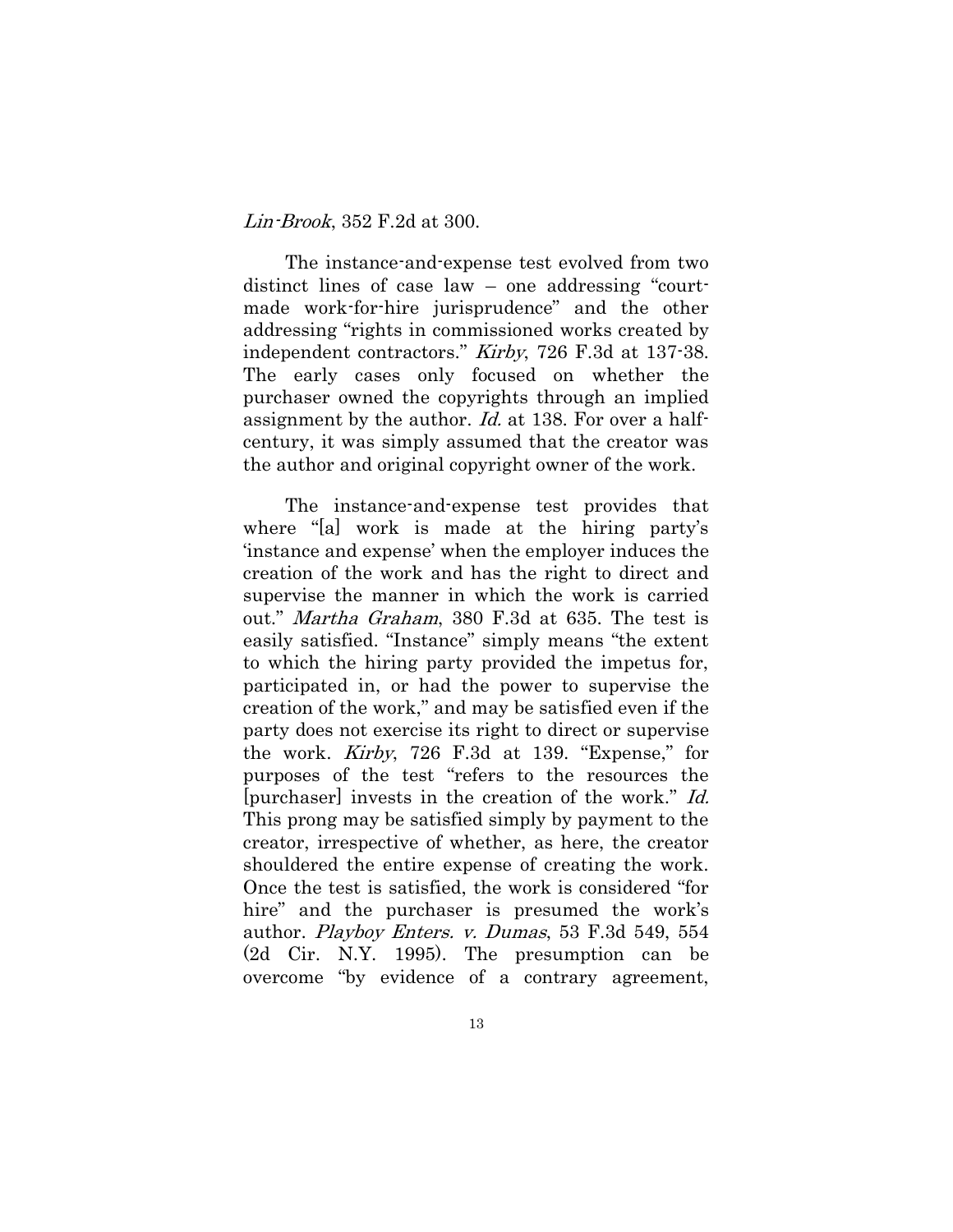either written or oral," which the creator must demonstrate by a preponderance of the evidence. Id.

#### i. Implied Assignment Cases

<span id="page-17-0"></span>The test had its genesis in a dispute over a commissioned mural in Yardley, in which an artist painted the mural pursuant to a written contract, which provided for payment of a fixed sum but was silent as to copyright ownership. 108 F.2d at 28-29. Upon completion, the artist affixed a copyright notice and registered the copyright. Id. at 29-30. Nearly three decades later, the artist's sister, who had obtained his copyright, brought suit against a publisher, alleging infringement for its reproduction of pictures of the mural in textbooks. Id. at 30. Noting the paucity of relevant case law, the court held that "the presumption should be indulged that the patron desires to control the publication of copies and that the artist consents that he may, unless by the terms of the contract, express or implicit, the artist has reserved the copyright to himself." Id. at 31.

The Second Circuit later noted that reference to the artist's "consent," without reference to the work being made for hire, indicates that there was an implied assignment and that renewal rights would have vested in the artist's heirs or executor. *Estate of* Hogarth v. Edgar Rice Burroughs, Inc., 342 F.3d 149, 158 (2d Cir. 2003). See also, Easter Seal Society for Crippled Children and Adults of Louisiana, Inc. v. Playboy Enterprises, 815 F.2d 323, 325 (5th Cir. 1987) ("These early cases presumed that the copyrights were *assigned* to the patron under the commission contract; there was nothing in them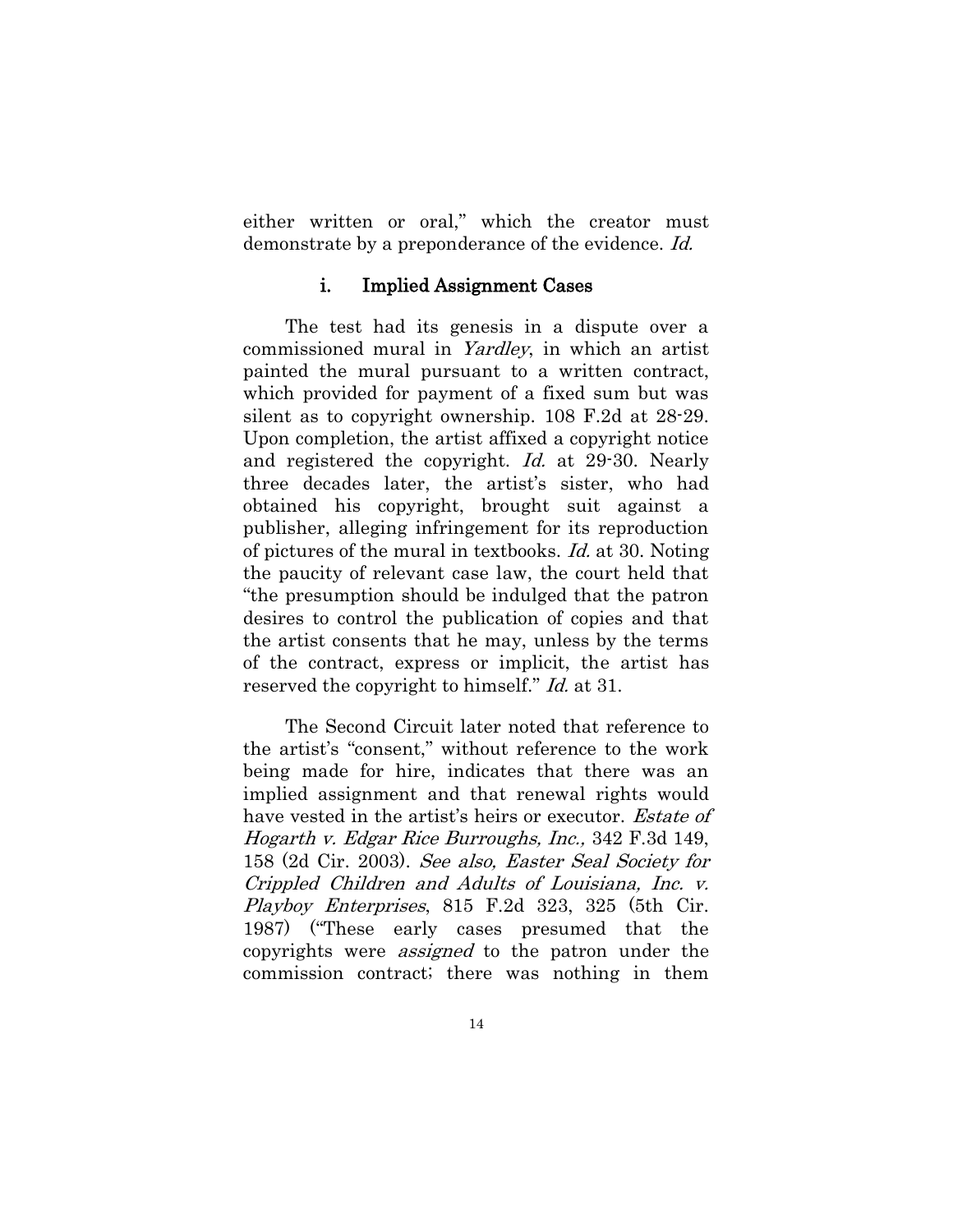about 'work for hire.'"). Indeed, as the court further noted "Yardley's use of an implied assignment rationale strongly indicates that the work was not regarded as a work for hire." Hogarth, 342 F.3d at 158, fn. 11. The court's "rejection of the sister's renewal claim on the ground that 'only [the artist's] executor could legally obtain a renewal'" further compels this conclusion as a work made for hire would have vested originally in the purchaser as author. *Id.* at 159

This issue resurfaced in 1955 in connection with lyrics written by a company employee "as a special job assignment, outside the line of his regular duties" and for additional payment. Vogel Music, 221 F.2d at 570. The court held that the lyricist "had an author's rights in his" work but that the "original copyright passed to [the employer] under his original contract." Id. The conveyance was clearly in the form of an assignment as the lyricist retained his renewal rights in his work. Id.

### ii. Commissioned Works become Works-Made-For Hire

<span id="page-18-0"></span>A decade later, the Second Circuit "'merged' the Yardley presumption into the work-for-hire doctrine… thereby laying the foundation for the law as it now stands..." *Hogarth*, 342 F.3d 159 (internal citations omitted). In Brattleboro, the Second Circuit dismissed a newspaper's infringement claim against a competitor for its use of ads created by the plaintiff company. 369 F.2d 565. Noting a line of cases in which the copyright vested in the employer for works created by employees, the court held that the same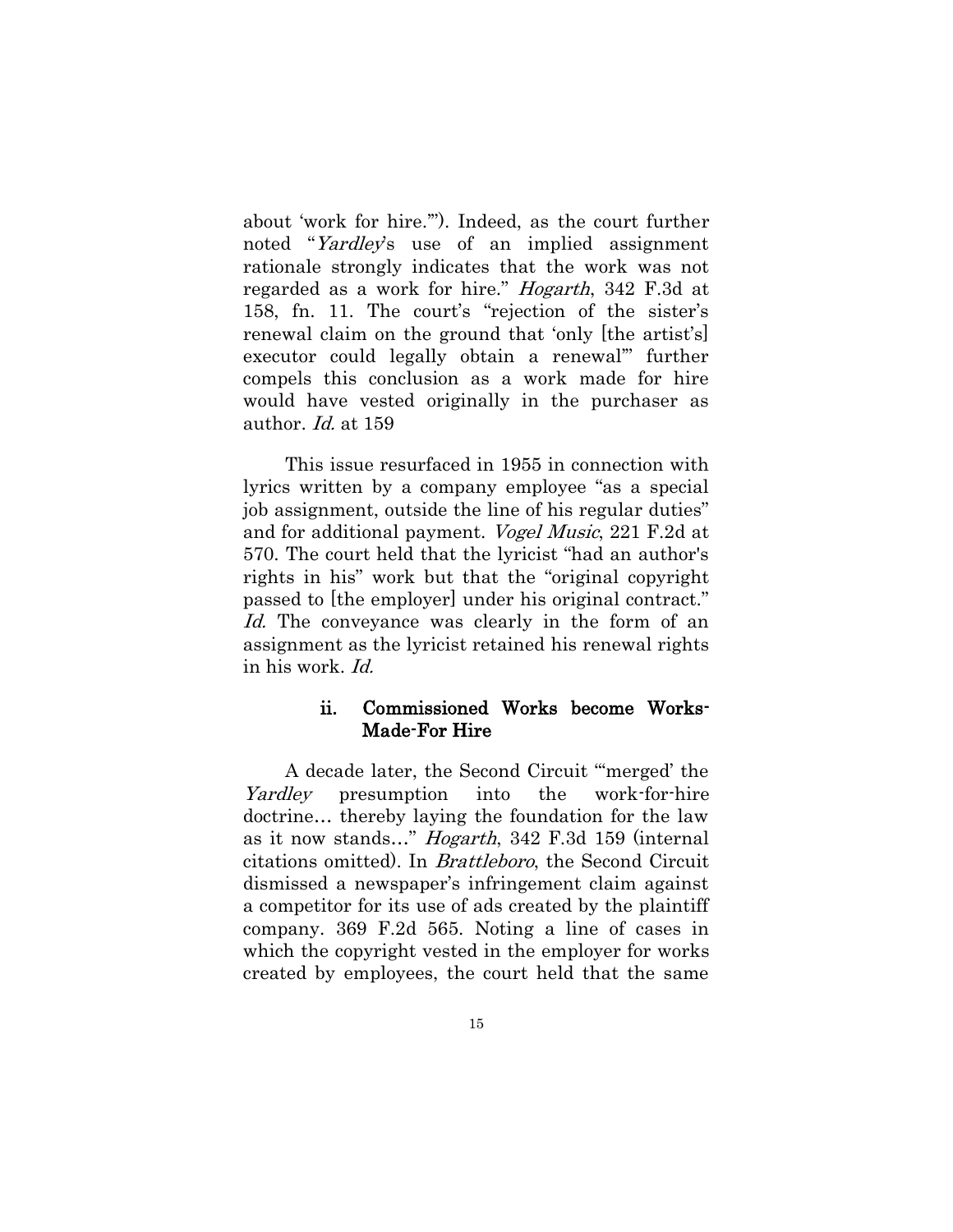concept should apply to independent contractors. Id. at 567-68 ("We see no sound reason why these same principles are not applicable when the parties bear the relationship of employer and independent contractor."). While Brattleboro can be read as an implied assignment, particularly in light of its unique facts, subsequent courts have read it differently. For example, the Fifth Circuit noted, "the whole point of Brattleboro Publishing was to apply the presumption of Yardley to make an independent contractor – independent in both fact and law – into a copyright 'employee' so that the buyer was the 'author.'" Easter Seal, 815 F.2d at 330, fn 13.

The Second Circuit expanded Brattleboro 's holding in a dispute between a songwriter and a music publisher. *Picture Music*, *Inc. v. Bourne*, *Inc.*, 457 F.2d 1213 (2d Cir. 1972), cert. denied, 409 U.S. 997 (1972). The court reviewed the prior precedent, concluding that Brattleboro had "expressly applied the statutory work for hire doctrine to the case of an independent contractor." Id. at 1216. It applied a variation of the instance-and-expense test, remarking that "the 'motivating factors' in the composition of the new song," (1) were the employers who "controlled the original song," engaged the songwriter, and "had the power to accept, reject, or modify her work" and (2) that she "accepted payment for it." Id. at 1217.<sup>4</sup>

 $\overline{a}$ 

<sup>4</sup> The Second Circuit has subsequently noted that the appellant's presentation of the case may have impacted the outcome as her brief never cited the prior implied assignment cases. Hogarth, 342 F.3d at 149.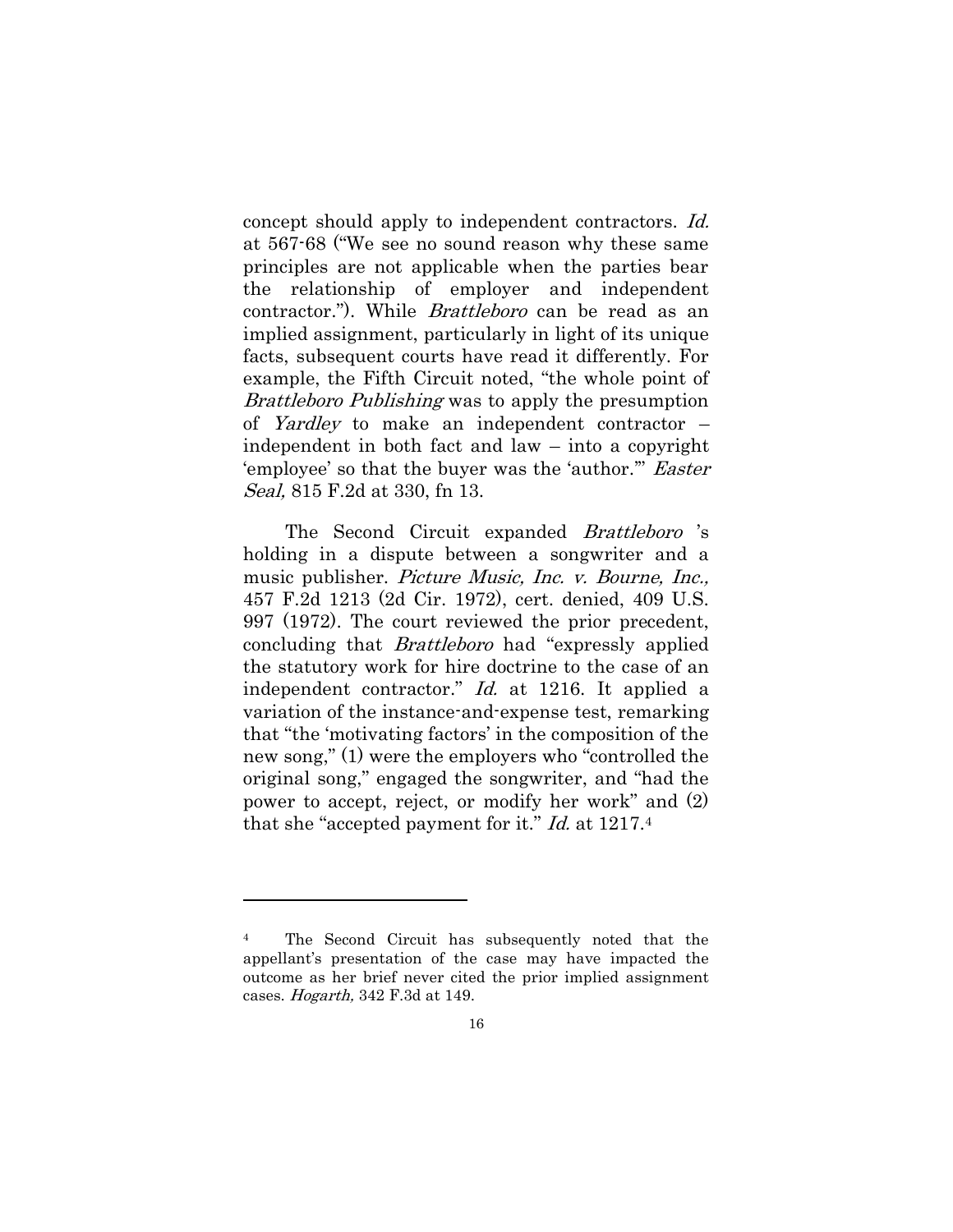#### iii. Subsequent Developments

<span id="page-20-0"></span>The 1976 Act was passed soon after *Picture* Music, with the compromise definition of works made for hire clarifying the treatment of commissioned works created thereunder. See, 17 U.S.C. §101. As to prior works, however, the Fifth Circuit noted that:

> the simple rule of Yardley … had developed into an almost irrebuttable presumption that any person who paid another to create a copyrightable work was the statutory 'author' under the 'work for hire' doctrine. This presumption could not be avoided even by showing that the buyer had no actual right to control the manner of the production of the work, because the buyer was thought to maintain the "right" to control simply by paying for the work and having the power to refuse to accept it.

#### Easter Seal, 815 F.2d at 327.

In *CCNV*, this Court reviewed in detail the history of commissioned works, including the Second Circuit precedent. CCNV recognized that this line of cases began in the late-1960s when "a federal court for the first time applied the work for hire doctrine to commissioned works." CCNV, 490 U.S. at 749. Citing Yardley and *Vogel Music*, this court noted, that "the courts generally presumed that the commissioned party had impliedly agreed to convey the copyright, along with the work itself, to the hiring party." Id. at 744. The Court noted that it "was not until after the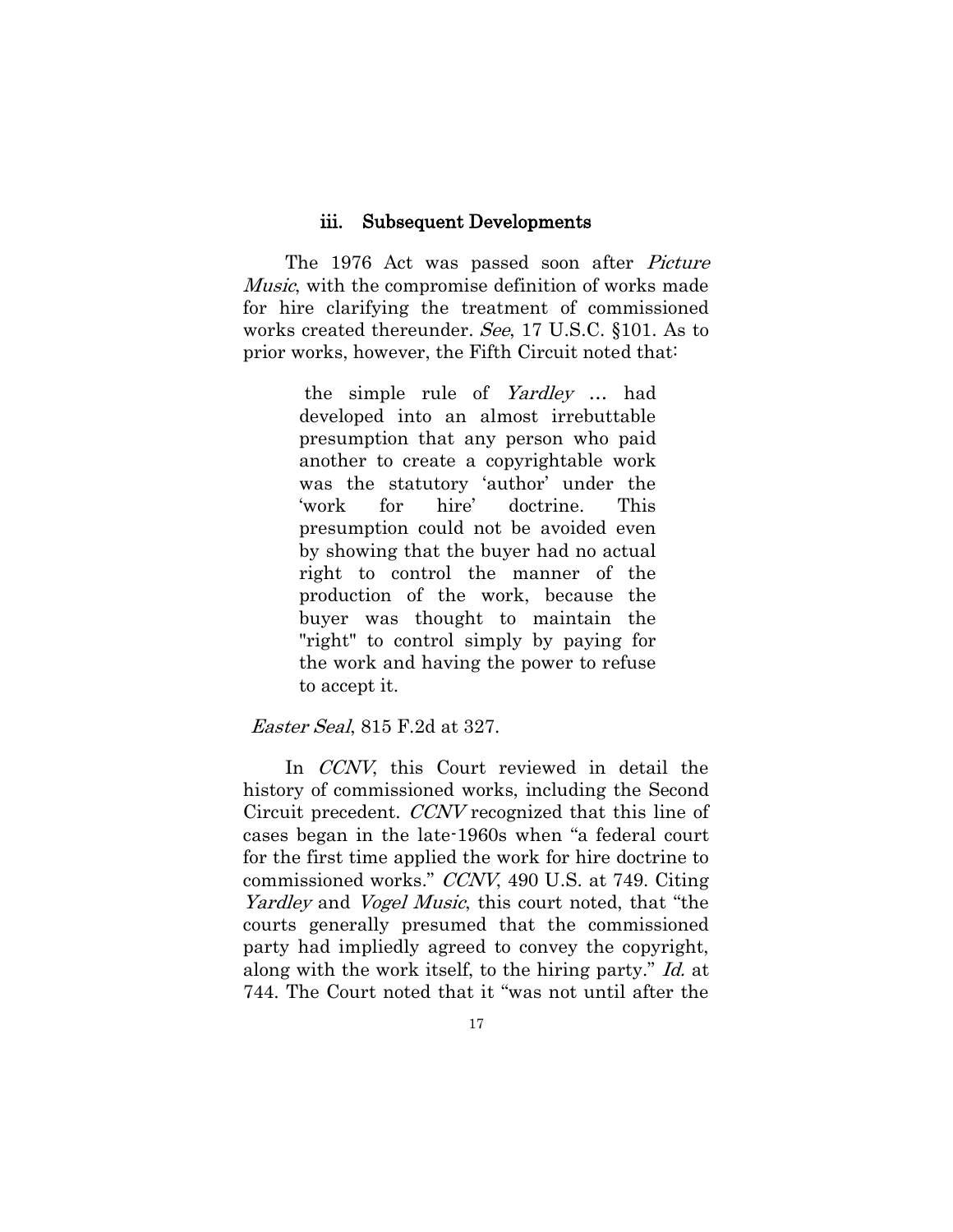1965 compromise [discussed *supra*] was forged and adopted by Congress that a federal court for the first time applied the work for hire doctrine to commissioned works." Id. at 749

The Second Circuit acknowledged that it "would normally be obliged to follow *Picture Music*," in a dispute over rights in two Tarzan books, but it was "given pause... by language in" CCNV. Hogarth, 342 F.3d 161. Nonetheless, it expressly rejected the CCNV Court's analysis of both the work for hire doctrine and the employee-independent contractor distinction. Adopting the Easter Seal court's view "that any distinction in the case law under the 1909 Act between employees and independent contractors 'was erased long before the 1976 Act's arrival," the Second Circuit concluded "that the historical review in CCNV, if dictum at all, is dictum of a weak variety, and not grounds to relieve us from our obligation to follow Picture Music and Playboy." Id. at 163 (internal citations omitted).

# <span id="page-21-0"></span>II. The Common Law "Instance and Expense" Test Has Real and Significant Effects Beyond the Litigants of This Case.

## <span id="page-21-1"></span> A. The Test Poses a Nearly Insurmountable Hurdle for Creators and Their Heirs

The Second Circuit has acknowledged that it has effectively created "an almost irrebuttable presumption that any person who paid another to create a copyrightable work [under the 1909 Act] was the statutory 'author' under the 'work for hire' doctrine." *Hogarth*, 342 F.3d at 158 (citing *Easter*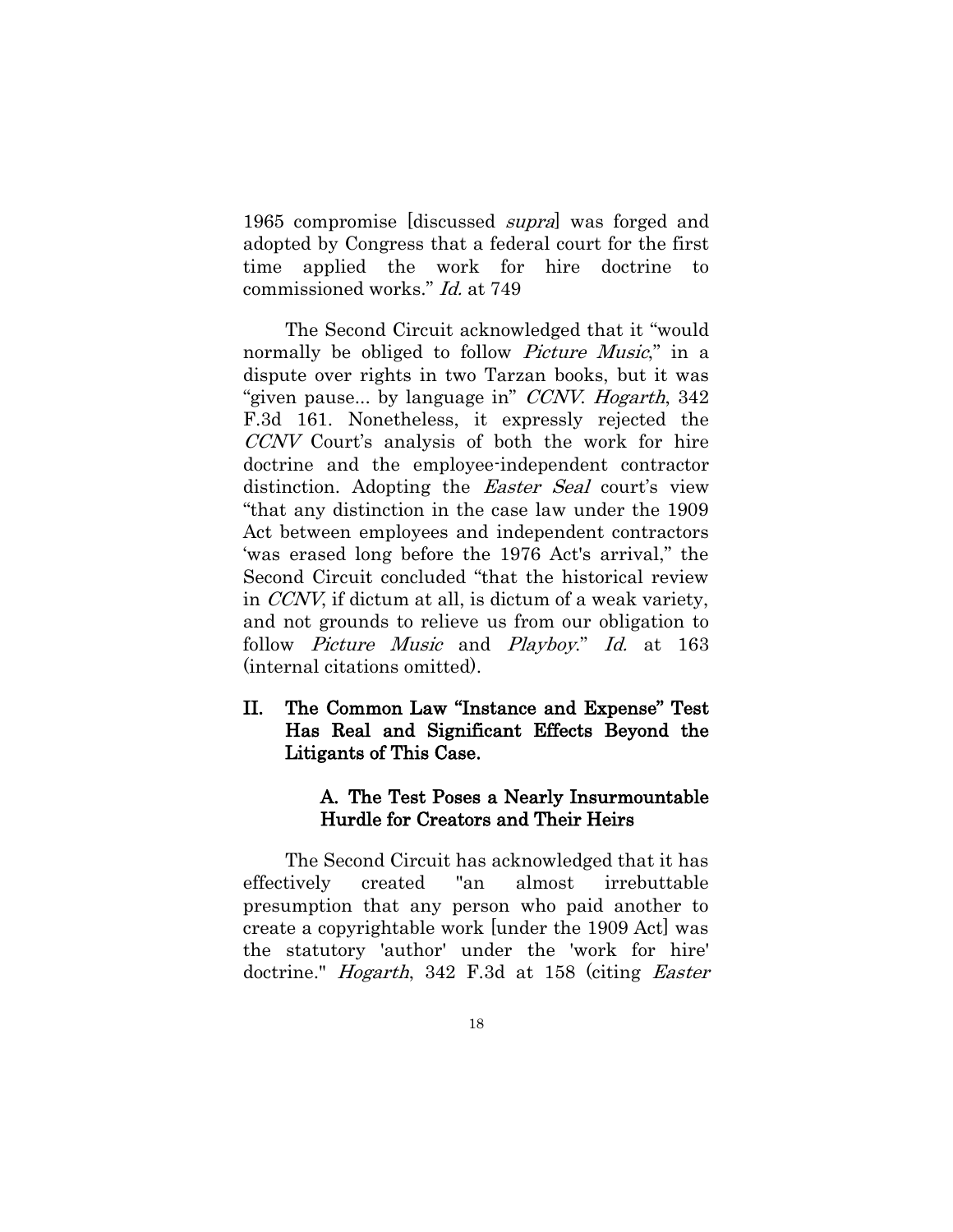Seal Society, 815 F.2d at 327). Once "a presumption arises that the works in question were 'works-madefor-hire,'" it "can be overcome only by evidence of an agreement to the contrary contemporaneous with the creation of the works." Kirby, 726 F.3d at 143.

During the years at issue, "work made for hire" was commonly understood to apply only to traditional employment relationships. Accordingly, freelance creators would not have thought to enter into such agreements, nor would their legal representatives, because there was no precedent equating commissioned work with work performed within traditional employment. Even where parties did enter into written agreements, they may have been lost through the passage of time, particularly where a deceased creator's statutory heirs seek to recover copyrights pursuant to  $17 \text{ U.S.C. }$  §§ $304(c)$ , (d).

As discussed infra, the limited precedent had merely implied an assignment to the purchaser while the renewal rights remained with the creator. The differences between an assignment and a work made for hire are considerable. The former permits a creator or his statutory heirs to recover the copyright via termination, as Congress intended, allowing him a chance to financially participate through new contractual arrangements or a renegotiation with the original purchaser once a work's value is truly understood. See, e.g. Stewart v. Abend, 495 U.S. 207, 220 (U.S. 1990) ("[T]he renewal provisions were intended to give the author a second chance to obtain fair remuneration for his creative efforts and to provide the author's family a 'new estate' if the author died before the renewal period arrived.") The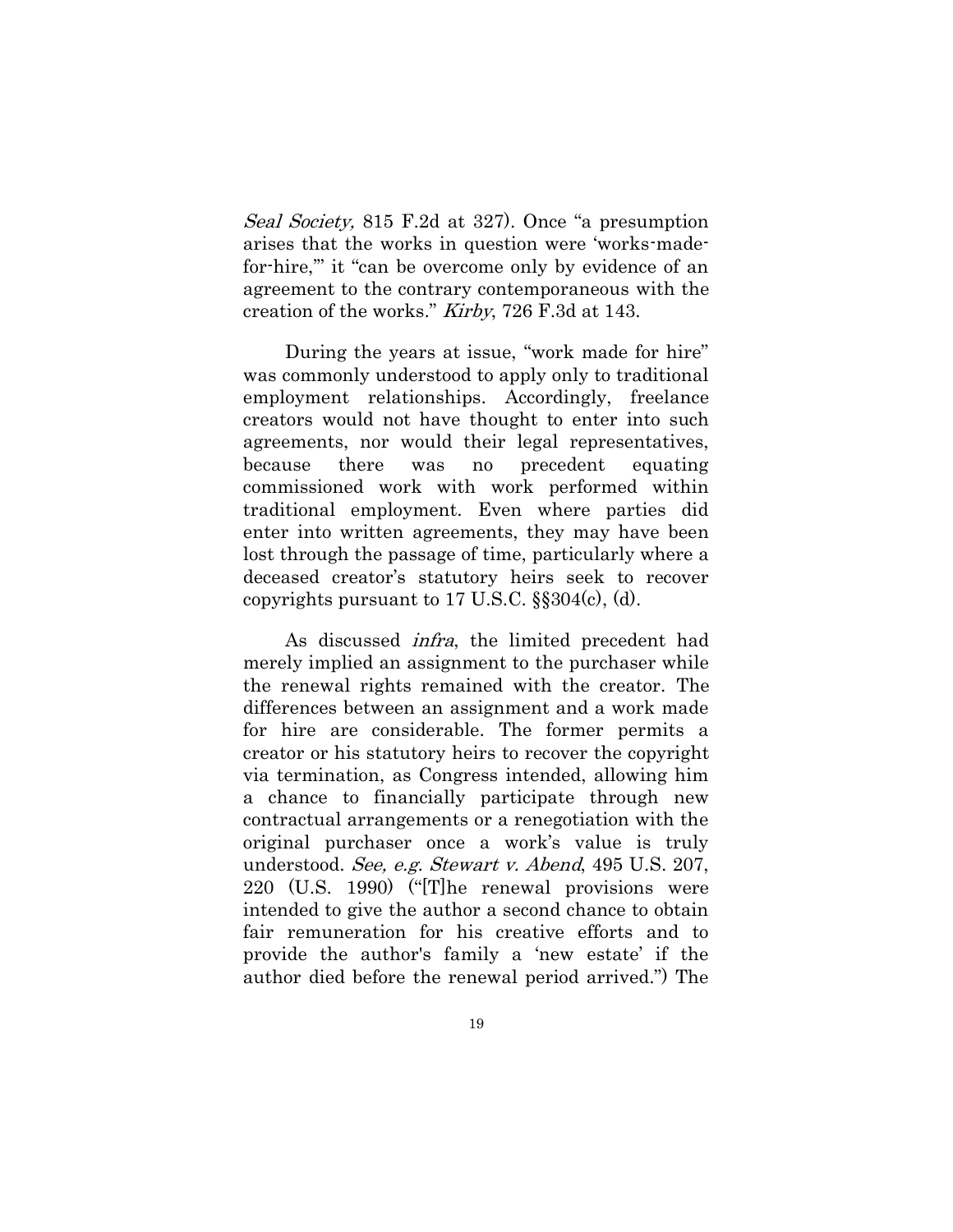latter vests all rights in the purchaser at the time of creation, leaving no rights to the original creator.

### <span id="page-23-0"></span>B. Application of the Instance-and-Expense Test Creates a Windfall for Purchasers

By creating an impossible hurdle for creators to overcome, the instance-and-expense test hands purchasers a windfall gift, particularly in light of Congress' extensions of the copyright term in the 1976 Act and the 1998 Copyright Term Extension Act. The expectation of contracting parties, based upon the plain language of the 1909 Act and case precedent prior to *Brattleboro*, was that a commissioned work would originally vest in the author who thereafter expressly or impliedly licensed the work to the purchaser.

By retroactively deeming commissioned works as ones "made for hire," the Second Circuit has given the purchaser all of the copyright benefits of the employment relationship, without any of the associated burdens or obligations. The "expense" prong of the test assumes that the acquiring party has borne the risk in a work's ultimate success by paying value to acquire it and then to market and distribute it, thereby completely disregarding the risk borne by the freelance creator attendant a work's creation in a relationship such as the one between Jack Kirby and Marvel.

Many creators, like Kirby, bear all the initial risk in their works – they invest time, resources and effort in creating a work requested or preferred by the purchaser, with no guarantee that the work will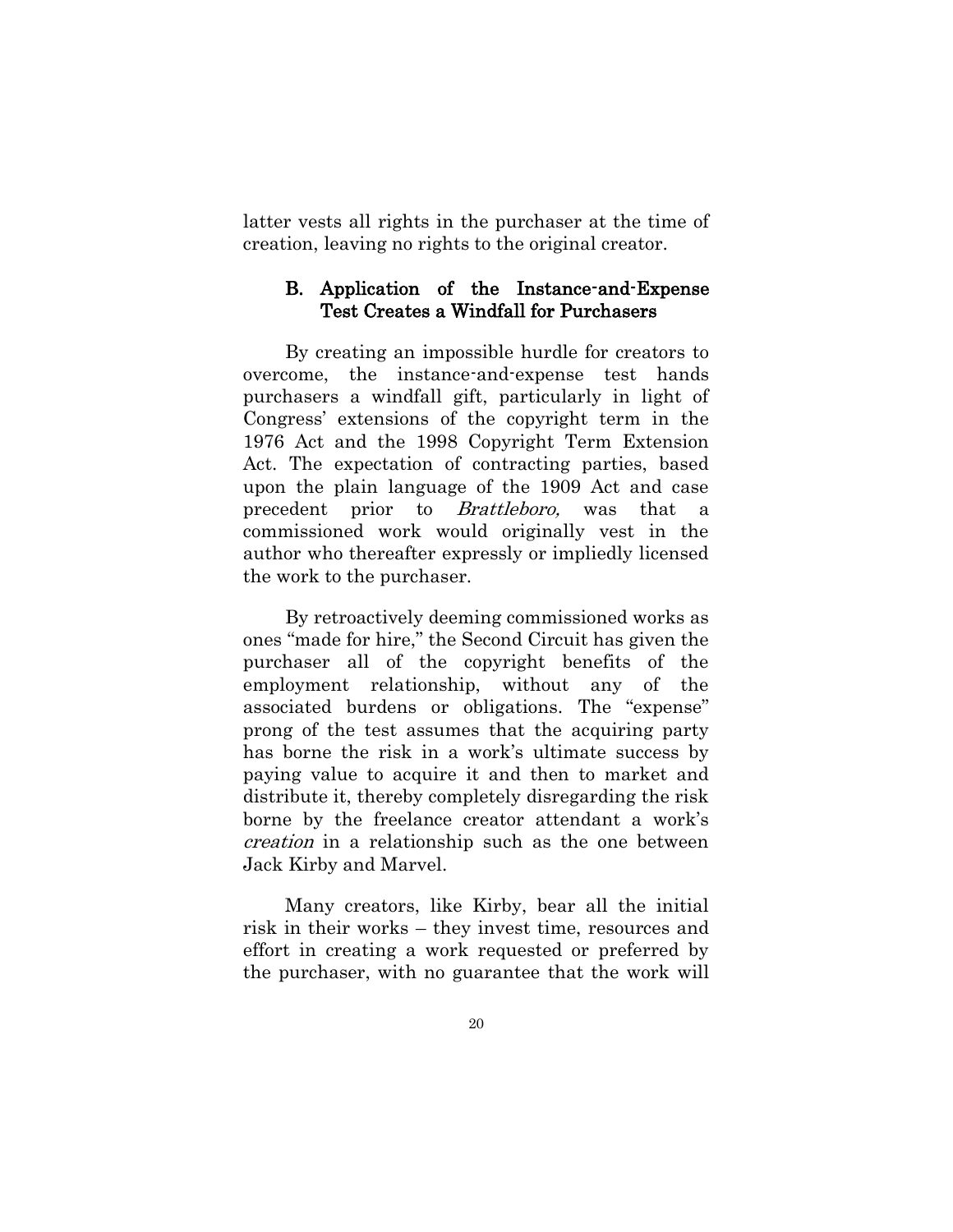be accepted or that they will be paid. While there may be logic in deeming a work "made for hire" where payment is guaranteed and thus the purchaser truly bears the risk, it makes little sense – and is, in fact, unjust – to make that leap where the parties bear their own risks. Until it has accepted and paid for the work, the purchaser bears no risk – it pays the creator nothing, it has no costs for the supplies or materials used in the work's creation, and it shoulders none of the employee benefits or taxes associated with an employment relationship. To give purchasers the benefit of the employment relationship, without the concomitant burdens and expenses, results in an unjustified boon to the purchaser at the creator's expense.

The inequity inherent in the interest-andexpense test has the potential to detrimentally impact countless individuals beyond the parties to this case. For example, a review of Rolling Stone magazine's top-500 songs of all-time list reveals that nearly 75% were created prior to the effective date of the 1976 Act.<sup>5</sup> Of these, nearly 200 were created and released before these changes in the law.<sup>6</sup> While not all of these songs will be subject to these same issues

1

<sup>5</sup> Rolling Stone, 500 Greatest Songs of All Time, available at http://www.rollingstone.com/music/lists/the-500-greatest-songsof-all-time-20110407 (last visited Jun. 12, 2014).

 $6$  Id. Additionally, nearly 60% of the top-500 albums were either created during that time or were compilations of songs that included works created under the 1976 Act. Rolling Stone, 500 Greatest Albums of All Time, available at http://www.rollingstone.com/music/lists/500-greatest-albums-ofall-time-20120531 (last visited Jun. 12, 2014).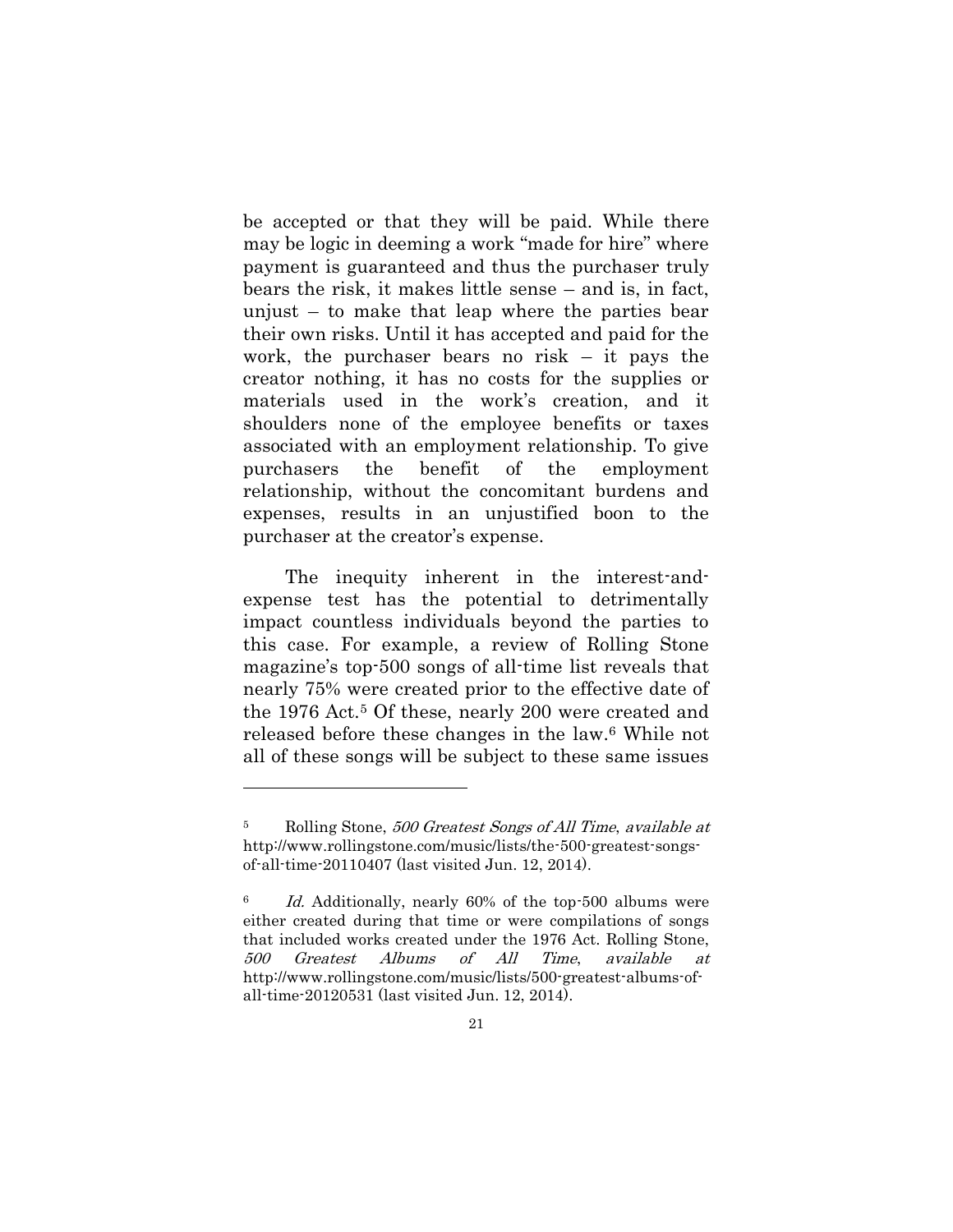– e.g. some may have been created within a traditional employment relationship – it is inevitable that many share characteristics of the relationship between Kirby and Marvel and thus will be subject to the same uncertainty or inequity as their statutory termination windows approach.

### <span id="page-25-0"></span>III. Review is Necessary to Clarify the State of the Law to Avoid Unnecessary Litigation

Due to the messy and uncertain state of commissioned works under the 1909 Act, there are countless scenarios where ownership may be disputed and rights that should clearly reside with the creator or his statutory heirs become dependent on factual inquiries decades after creation. A pair of hypotheticals may help to illustrate the point.

Hypothetical 1: A singer-songwriter was approached by a record label's representative who mentioned that the label was looking to release some new albums with a particular type of sound. The representative explained the sound the label sought, including genre, comparable artists, the type of lyrics, and approximate song length, making no guarantee about payment. The parties, as in this case, do not enter into a written engagement agreement. The artist returned to his home studio where he and his band wrote and recorded several songs that met the criteria described by the label's representative. The artist submitted a recording to the label. Sometime thereafter, the label representative suggested some changes to the lyrics and the sound. The artist returned to his home studio to make the revisions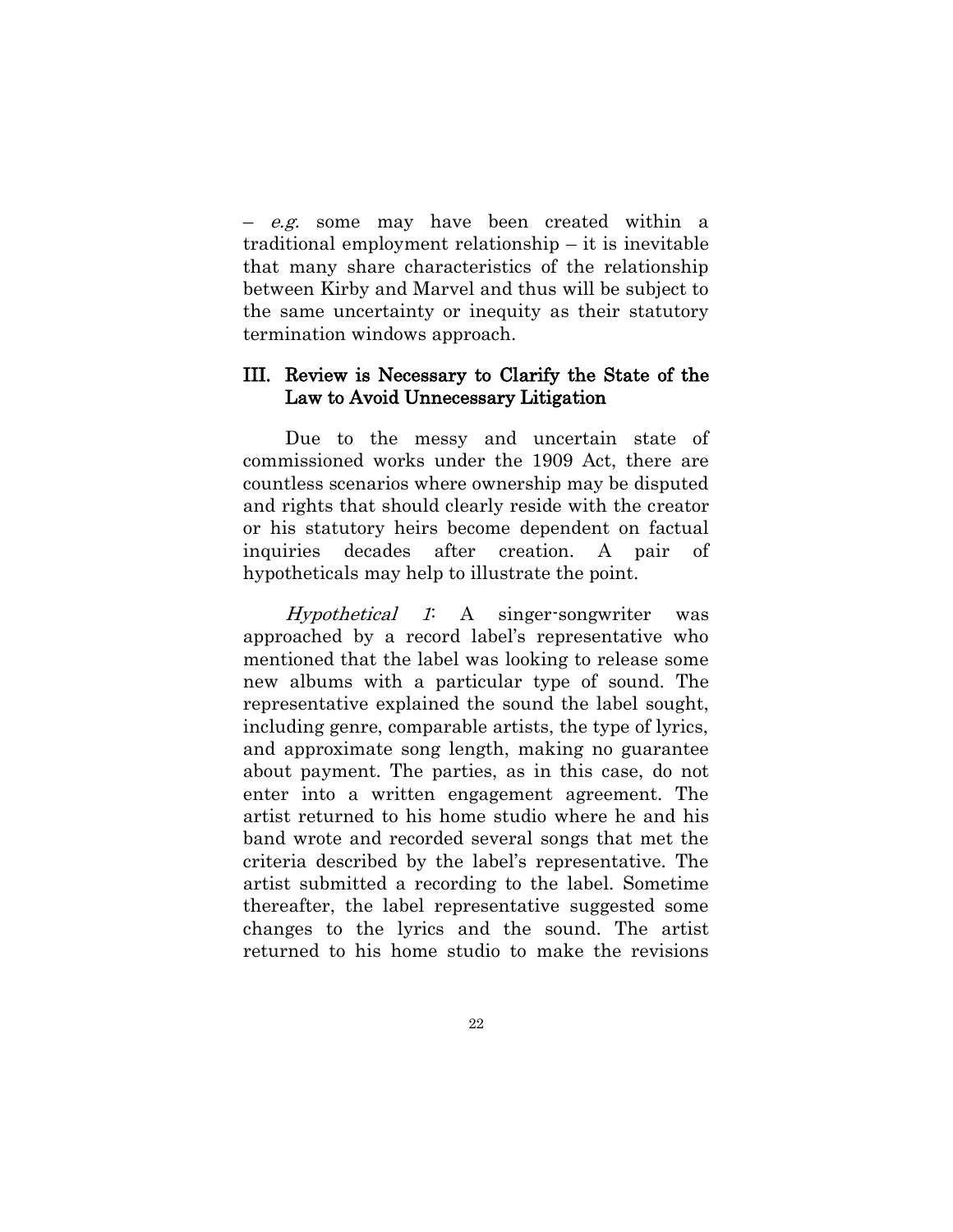and re-record the album, all at his own expense. The artist submitted the revised songs to the label.

Hypothetical 2: A publisher was seeking a historical fiction manuscripts in a particular genre into which it had been seeking to expand. It reached out to writers and provided general guidance as to content, including the type of characters and setting it felt would sell, the length, and whether it anticipated sequels. The publisher offered no up-front payment and would only pay for a manuscript that it accepted. A writer undertook the effort to write a manuscript that met the publisher's general criteria. He researched the topic using his own resources, handwrote the initial draft with materials he purchased, transcribed it using his own typewriter and paid for copies and delivery to the publisher. After reviewing the submitted work, having yet paid nothing for it, the publisher made certain suggestions that would make it more marketable. The writer returned home, made the requested changes at his own expense, and resubmitted it to the publisher.

Under the 1909 Act, applying the instance-andexpense test the authorship of these two works depends on one question – did the purchaser pay the creator after the work was submitted? It is beyond question that if the label or publisher did not pay for the submitted work, then the copyright remains with the works' creators. It is also beyond question that the "instance" prong is met in each situation – the label or publisher provided the initial impetus for the work's creation and provided a degree of supervision over the process. The moment the purchaser conveys payment, the "expense" prong is also met and the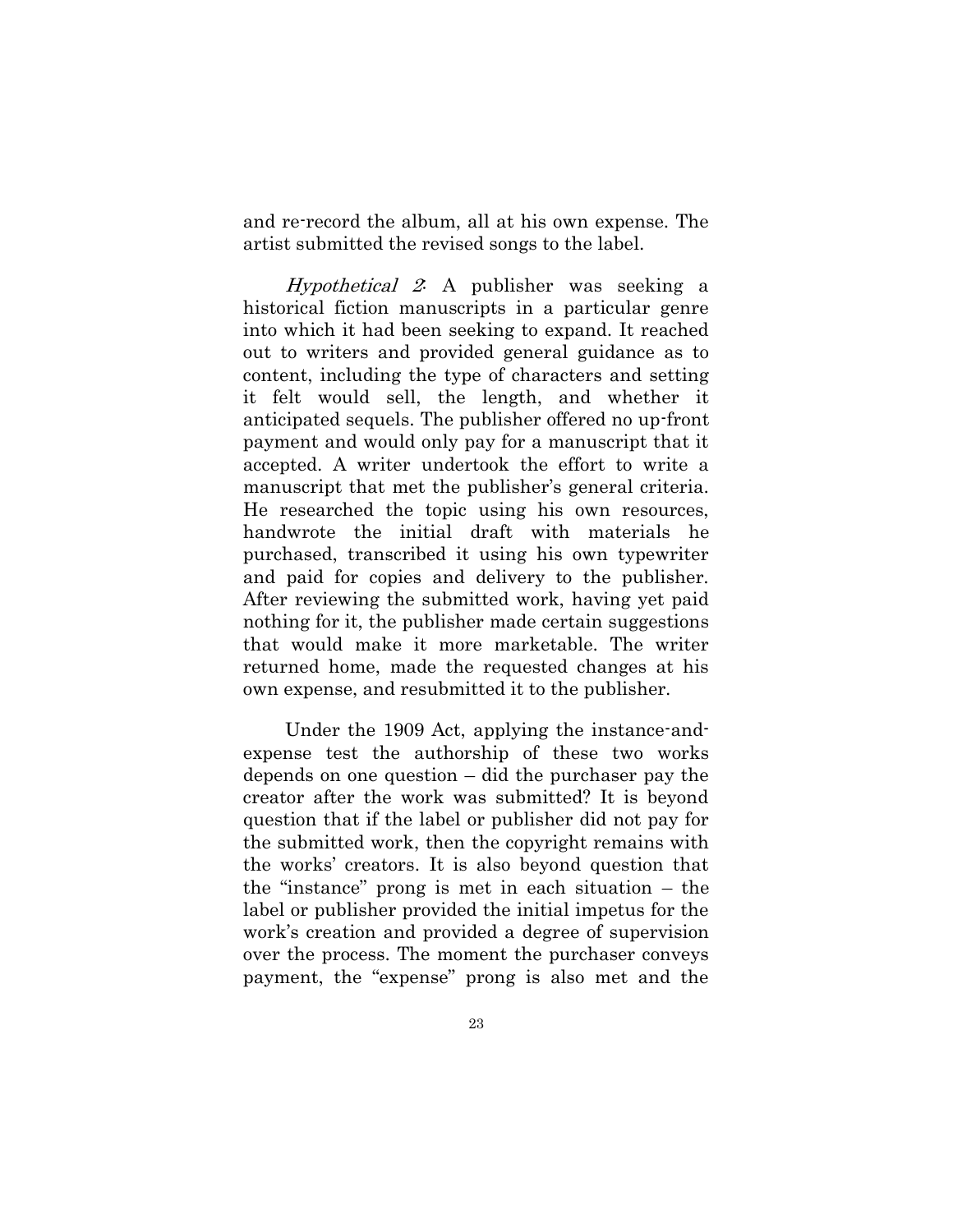rights retroactively vest in the purchaser as if it was the author. In all respects, the hypothetical transaction resembles a purchase, with the rights being assigned to the purchaser in exchange for payment. In no respect does the transaction resemble anything close to the traditional employment relationship under which a work would be "made for hire." Nonetheless, the instance-and-expense test would be met and the work would retroactively be deemed "made for hire."

In each hypothetical, the artist is wholly at the mercy of the purchaser and stands to lose either his investment of time and resources if his work is rejected or his original copyright if his work is accepted. The artist may have had an expectation that he would retain certain rights (such as screenplay rights in the manuscript) or that he could negotiate certain agreement terms. No written agreement exists in either scenario to codify the parties' understandings with respect to the works. Yet a judicially created test can be used decades later to impute assumptions to the parties that contradict their contemporaneous understandings.

The practical consequence of the instance-andexpense test is that decades-old rights become subject to revisionist history and creators (and their families) are unjustly deprived of their property rights. Many situations will exist where a creator would reasonably assume he is the author of and has the renewal copyrights to the work he created. Yet, even if the creator or his heirs had the resources to engage in litigation to determine the ownership of those rights, he is likely to lose under this amorphous,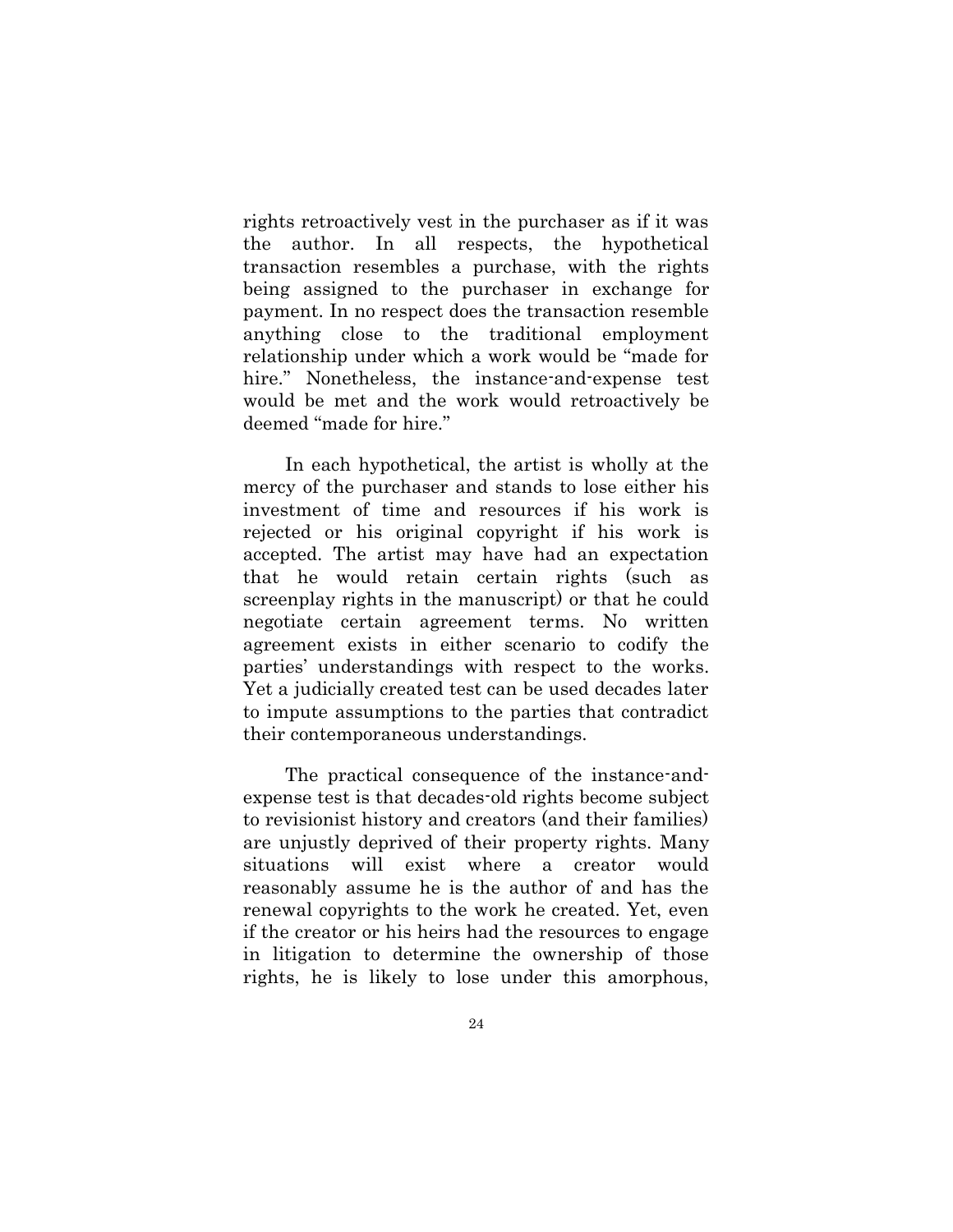liberally-applied, nearly insurmountable "test." Consequently, the work may retroactively be seen as one made for hire because a purchaser provided some input and guidance and then, at its sole discretion, accepted the work and issued payment. Where the scales of justice are tipped so heavily against the creator and the cost of litigation are so great, it all but eviscerates the authorial rights that Congress preserved to creators.

## **CONCLUSION**

<span id="page-28-0"></span>As famously noted in Marvel's Amazing Fantasy #15 over a half-century ago, "with great power there must also come -- great responsibility." 15 Amazing Fantasy, Aug. 1962 at 11. The 2nd Circuit's instanceand-expense test upsets the carefully crafted balance of power and responsibility between a creator and purchaser of a commissioned work and has real-world consequence for innumerable creators and their heirs. The development of the instance-and-expense test effectively invalidated long-settled interpretations of the 1909 Act, wresting original copyright ownership, and the renewal and termination rights which flow from it, from countless individuals and their families who relied upon it. Consequently, it causes uncertainty that undermines "Congress' paramount goal in revising the 1976 Act of enhancing predictability and certainty of copyright ownership." CCNV, 490 U.S. at 749.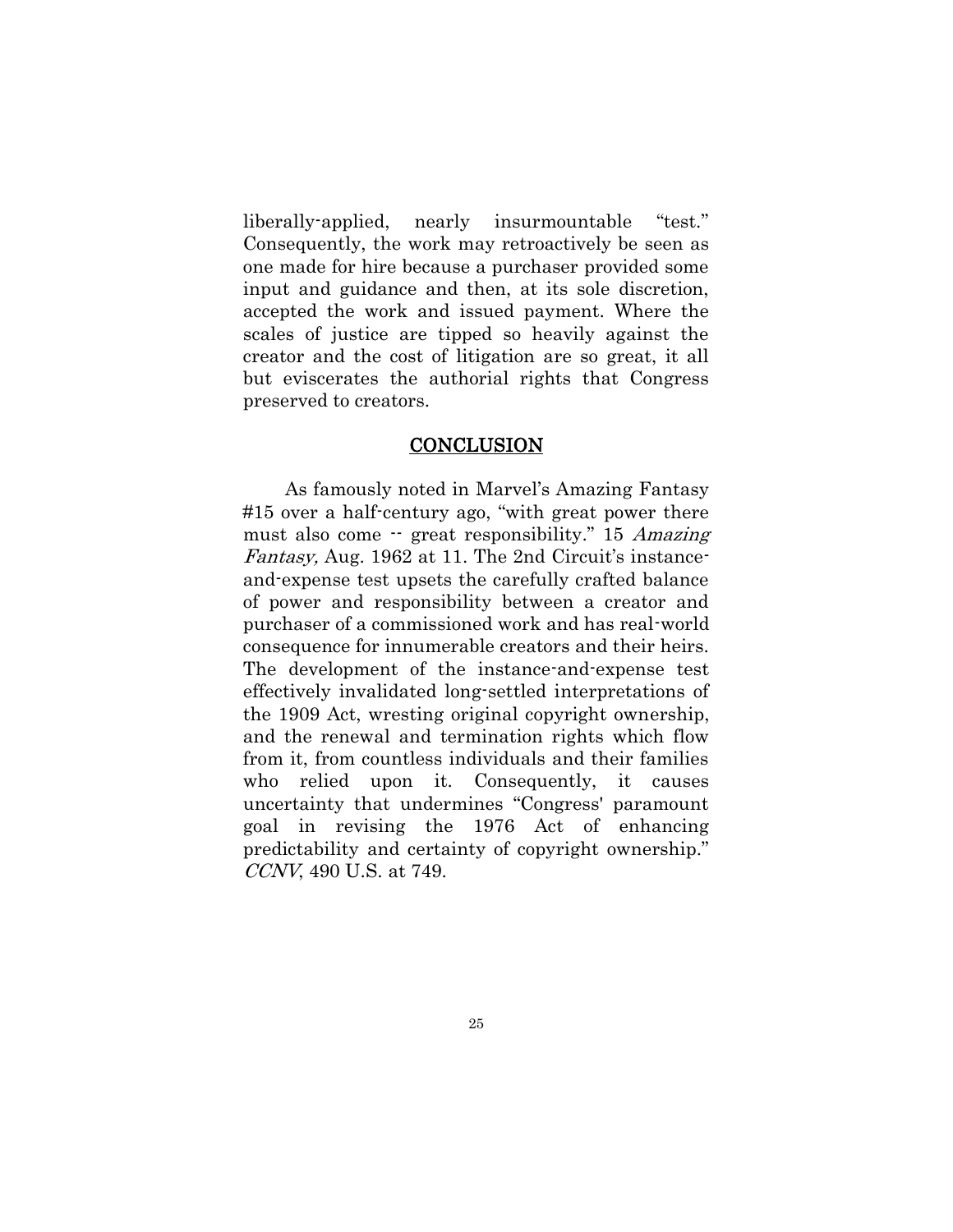For the foregoing reasons, we respectfully urge the Court to grant the Petition for Certiorari.

Respectfully submitted,

Duncan Crabtree-Ireland (Counsel of Record) Danielle Van Lier Screen Actors Guild-American Federation of Television and Radio Artists 5757 Wilshire Blvd, 7th Fl. Los Angeles, CA 90036 Tel: (323) 549-6627 dci@sagaftra.org

Additional Counsel:

David B. Dreyfus Directors Guild of America, Inc. 7920 Sunset Boulevard Los Angeles, CA 90036 Tel: (310) 289-2000 Counsel for Directors Guild of America, Inc.

Anthony R. Segall Rothner, Segall & Greenstone 510 S. Marengo Ave. Pasadena, California 91101 Telephone: (626) 796- 7555 Facsimile: (626) 577-0124 asegall@rsglabor.com Counsel for Writers Guild of America, West, Inc.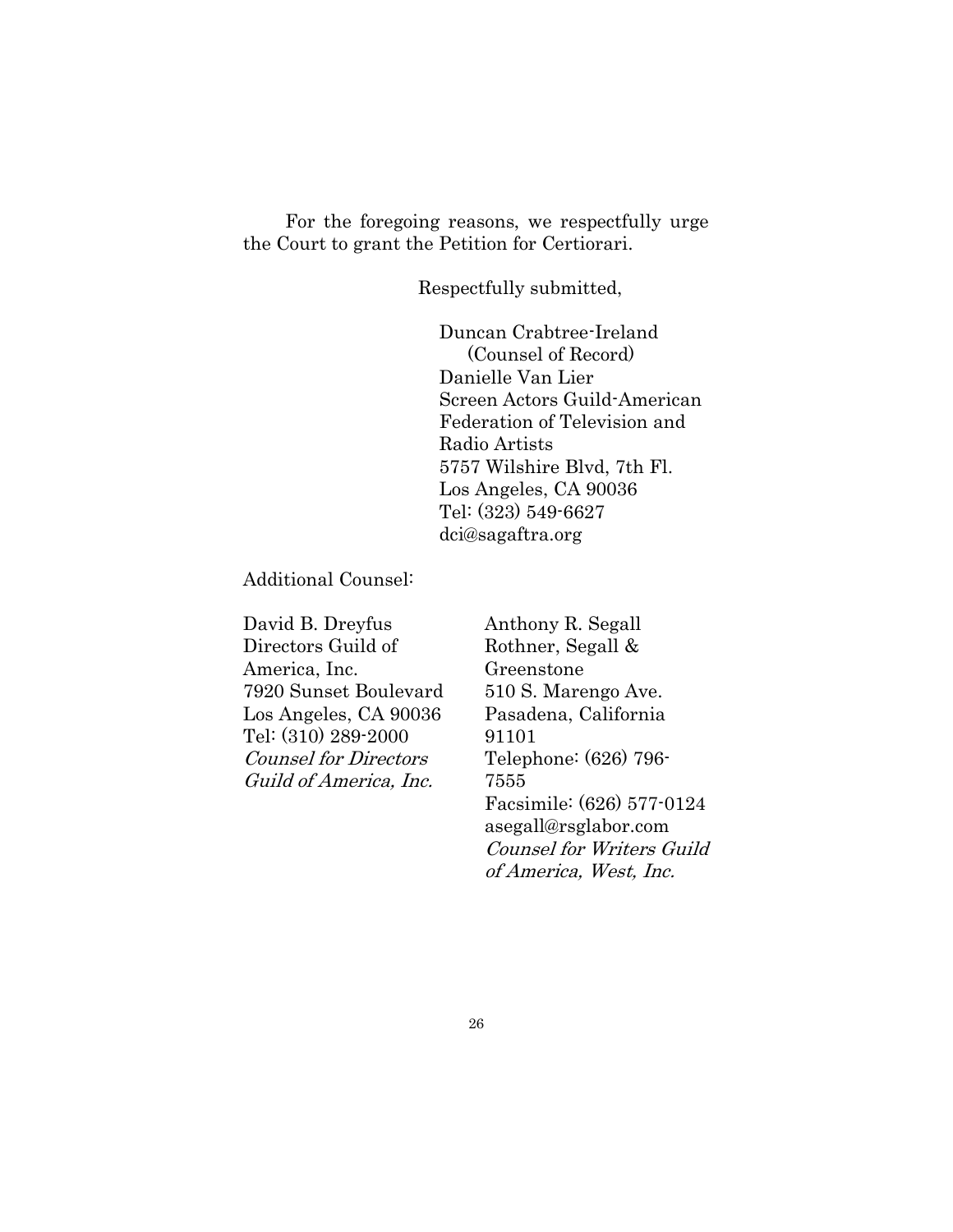#### Appendix A – Identification of Amici

<span id="page-30-0"></span>Screen Actors Guild-American Federation of Television and Radio Artists ("SAG-AFTRA") is the nation's largest labor union representing working media artists. SAG-AFTRA represents more than 165,000 actors, announcers, broadcasters, journalists, dancers, DJs, news writers, news editors, program hosts, puppeteers, recording artists, singers, stunt performers, voiceover artists and other media professionals. In 2012, SAG-AFTRA was formed through the historic merger of two labor unions: Screen Actors Guild ("SAG") and the American Federation of Television and Radio Artists ("AFTRA"). SAG-AFTRA members are the faces and voices that entertain and inform America and the world. SAG-AFTRA exists to secure strong protections for media artists.

Directors Guild of America, Inc. ("DGA") was founded in 1936 to protect the economic and creative rights of Directors. Over the years, its membership has expanded to include the entire directorial team, including Unit Production Managers, Assistant Directors, Associate Directors, Stage Managers, and Production Associates. DGA's over 15,000 members live and work throughout the United States and abroad, and are vital contributors to the production of feature films, television programs, documentaries, news and sports programs, commercials, and content made for the Internet and other new media. DGA seeks to protect the legal, economic, and artistic rights of directorial teams, and advocates for their creative freedom.